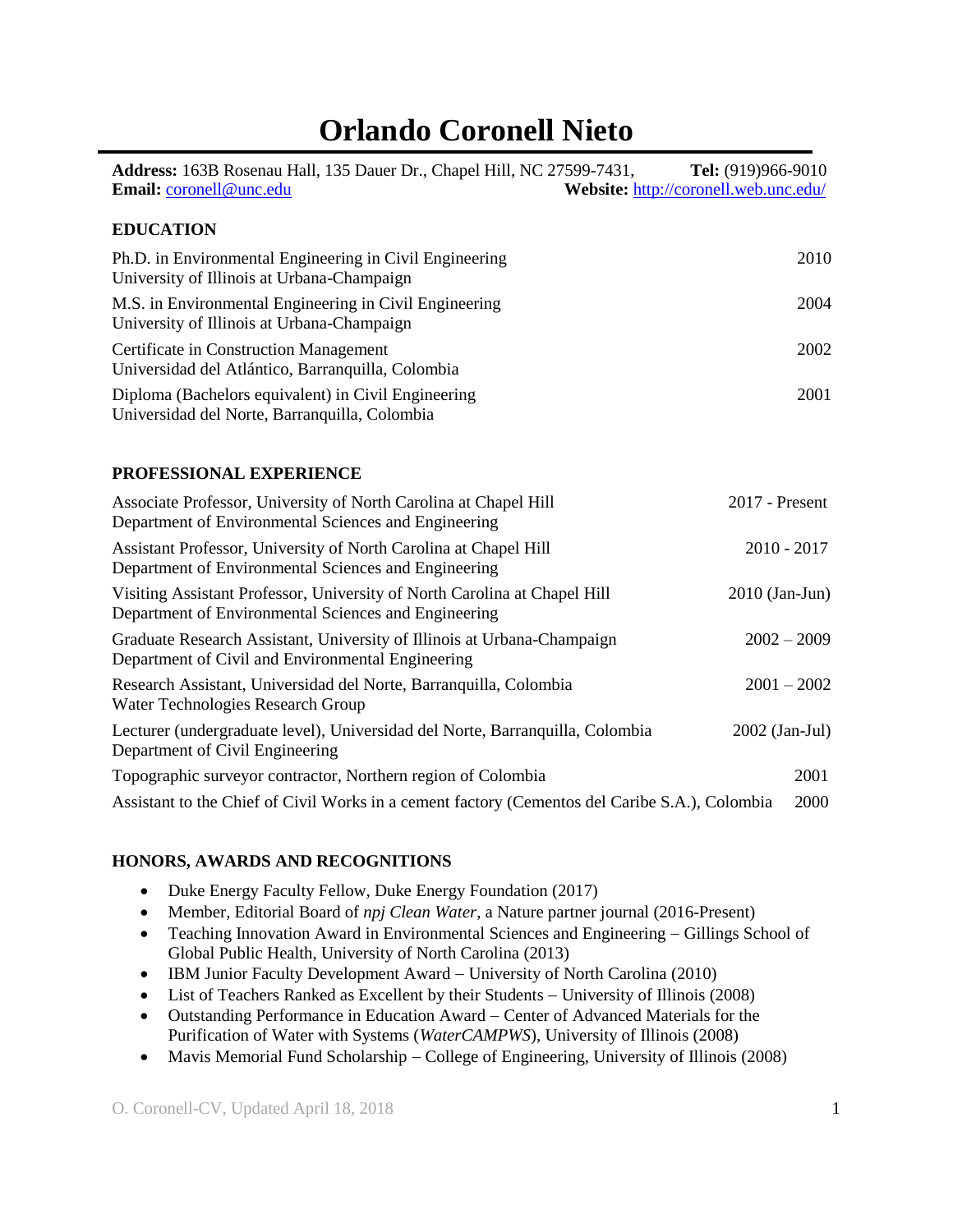- Best Student Paper Award Membrane Technology Conference and Exposition, American Water Works Association (2007)
- Gerber Scholarship University of Illinois  $(2002)$
- Sargent and Lundy Fellowship  $-$  University of Illinois (2002)
- Gold Medal for Academic Excellence Universidad del Norte, Barranquilla, Colombia (2001)
- Valedictorian Universidad del Norte, Barranquilla, Colombia (2001)
- Dean's Honor List (all 10 semesters throughout undergraduate studies) Universidad del Norte, Barranquilla, Colombia (1996-2000)
- Empresa Colombiana de Petróleos (ECOPETROL) Full Undergraduate Studies Scholarship ECOPETROL, Colombia (1996)
- Distinction "Andrés Bello" national and provincial category for best ICFES (SAT equivalent) scores (top 6 in the country)  $-$  Ministry of Education, Colombia (1995)
- Medal "Julio Enrique Blanco de la Rosa" for best high-school graduate in the Atlántico Province, Colombia Office of the Governor of the Atlántico province, Colombia (1995)

# **HONORS, AWARDS AND RECOGNITIONS TO ADVISEES BASED IN WHOLE OR IN PART ON THEIR RESEARCH ACTIVITIES IN THE CORONELL RESEARCH GROUP**

# **National Level**

- Abel Wolman Fellowship, Alex S. Gorzalski American Water Works Association (AWWA) (2018)
- Best Student Paper Award, Alex S. Gorzalski –Water Quality Technology Conference, American Water Works Association (AWWA) (2017)
- Graduate Silver Medal for Poster Presentation, Jingbo Wang  $-131<sup>st</sup>$  Annual Meeting, North Carolina Section of the American Chemical Society (ACS) (2017)
- NAMS Student Fellowship Award, Ryan S. Kingsbury North American Membrane Society (NAMS) (2017)
- Elias Klein Travel Supplement Award, Jingbo Wang North American Membrane Society (NAMS) (2017)
- Best Poster Award, Fei Liu At the 11th International Congress on Membranes and Membrane Processes (ICOM) (2017)
- Dr. W. Wesley Eckenfelder, Jr. Scholarship, Kasia Grzebyk Brown and Caldwell (2017)
- Hydromantis Student Scholarship Award, Ryan S. Kingsbury Association of Environmental Engineering and Science Professors (AEESP) at the 2017 AEESP Conference (2017)
- National Defense Science & Engineering Graduate (NDSEG) Fellowship, Alex S. Gorzalski American Society for Engineering Education (ASEE) and US Department of Defense (DoD) (2017)
- Larson Aquatic Research Support (LARS) Scholarship, Alex S. Gorzalski American Water Works Association (AWWA) (2017)
- AMTA-USBR Fellowship Award for Membrane Technology, Kasia Grzebyk American Membrane Technology Association (AMTA) and United States Bureau of Reclamation (2016)
- Certificate of Merit for Oral Paper in 2016 Spring National Meeting, Jingbo Wang American Chemical Society (ACS), Division of Environmental Chemistry (2016)
- NC Safewater Fund Scholarship, Mikayla Armstrong North Carolina American Water Works Association & North Carolina Water Environment Association (NC AWWA-WEA) (2016, 2017, 2018)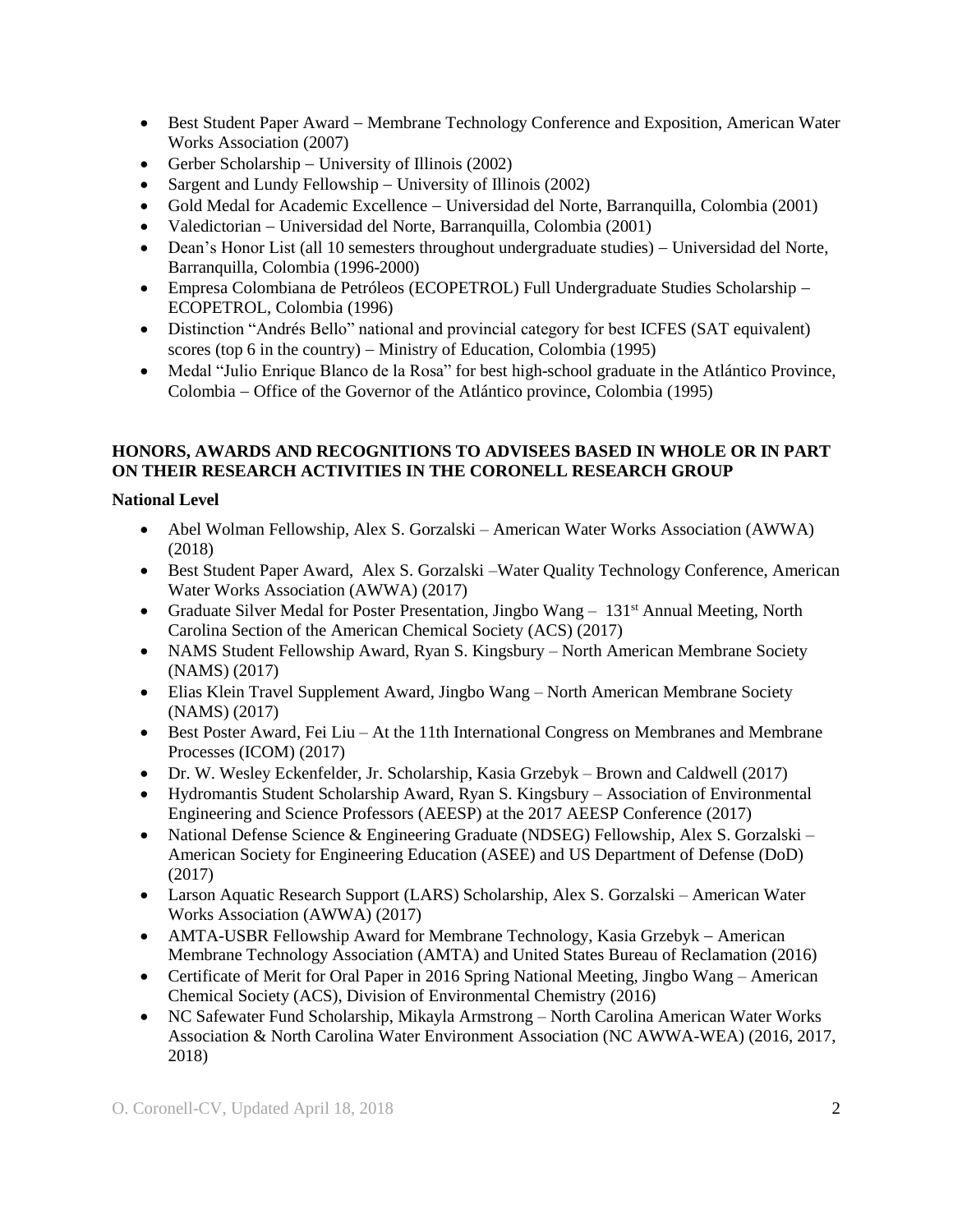- ARCADIS Scholarship, Mikayla Armstrong American Water Works Association (AWWA) (2016)
- NSF Graduate Research Fellowship, Ryan S. Kingsbury National Science Foundation (NSF) Graduate Research Fellowship Program (GRFP) (2016)
- Emerging Leaders in Science & Society (ELISS) 2016 Fellow, Kasia Grzebyk American Association for the Advancement of Science (AAAS) (2016)
- Duke Energy Fellowship, Ryan S. Kingsbury Duke Energy Foundation (2015)
- DOW Building Engineering and Science Talent (BEST) Participant, Lamar Perry Dow Chemical (2015)
- Professional Development Award (PDA), Lamar Perry Research Triangle Institute (RTI) (2015)
- Elias Klein Travel Supplement Award, Lin Lin North American Membrane Society (NAMS) (2015)
- Grant-in-aid Research Award, Jingbo Wang Sigma Xi, The Scientific Research Society (2014)
- NWRI-AMTA Fellowship for Membrane Technology, Ariel J. Atkinson National Water Research Institute (NWRI) and American Membrane Technology Association (AMTA) (2014)
- Grant-in-aid Research Award, Peter J. Attayek Sigma Xi, The Scientific Research Society (2010)

# **University Level**

- Graduate School Transportation Grant, Mikayla Armstrong University of North Carolina at Chapel Hill, Graduate School (2017)
- Graduate School Transportation Grant, Jingbo Wang University of North Carolina at Chapel Hill, Graduate School (2017)
- Dissertation Completion Fellowship, Jingbo Wang University of North Carolina at Chapel Hill (2017)
- Best Poster Presentation Award at the UNC Academic Research Conference, Jingbo Wang UNC Graduate and Professional Student Federation (2017)
- Dissertation Completion Fellowship, Lamar Perry University of North Carolina at Chapel Hill (2016)
- Research Honors in Biomedical Engineering, Kaity Emerson –University of North Carolina at Chapel Hill (2016)
- Doctoral Advancement Award, Lamar Perry Graduate School and Initiative for Minority Excellence (IME), University of North Carolina at Chapel Hill (2016)
- GPSF Travel Award, Ariel J. Atkinson, Jingbo Wang and Ryan S. Kingsbury Graduate Professional Students Federation (GPSF), University of North Carolina at Chapel Hill (2016)
- Chancellor's Scholar Doctoral Candidacy Award, Lamar Perry Initiative for Minority Excellence (IME), University of North Carolina at Chapel Hill (2015)
- Dissertation Completion Fellowship, Ariel J. Atkinson University of North Carolina at Chapel Hill (2015)
- Koch Travel Award, Panitan Jutaporn School of Public Health, University of North Carolina at Chapel Hill (2014)
- George C. Bunker Award, Joshua A. Powell Department of Environmental Sciences and Engineering, University of North Carolina at Chapel Hill (2013)
- Graduate Education Advancement Board (GEAB) Impact Award, Alex S. Gorzalski Graduate School, University of North Carolina at Chapel Hill (2013)
- Okun Scholarship, Lin Lin Department of Environmental Sciences and Engineering, University of North Carolina at Chapel Hill (2012)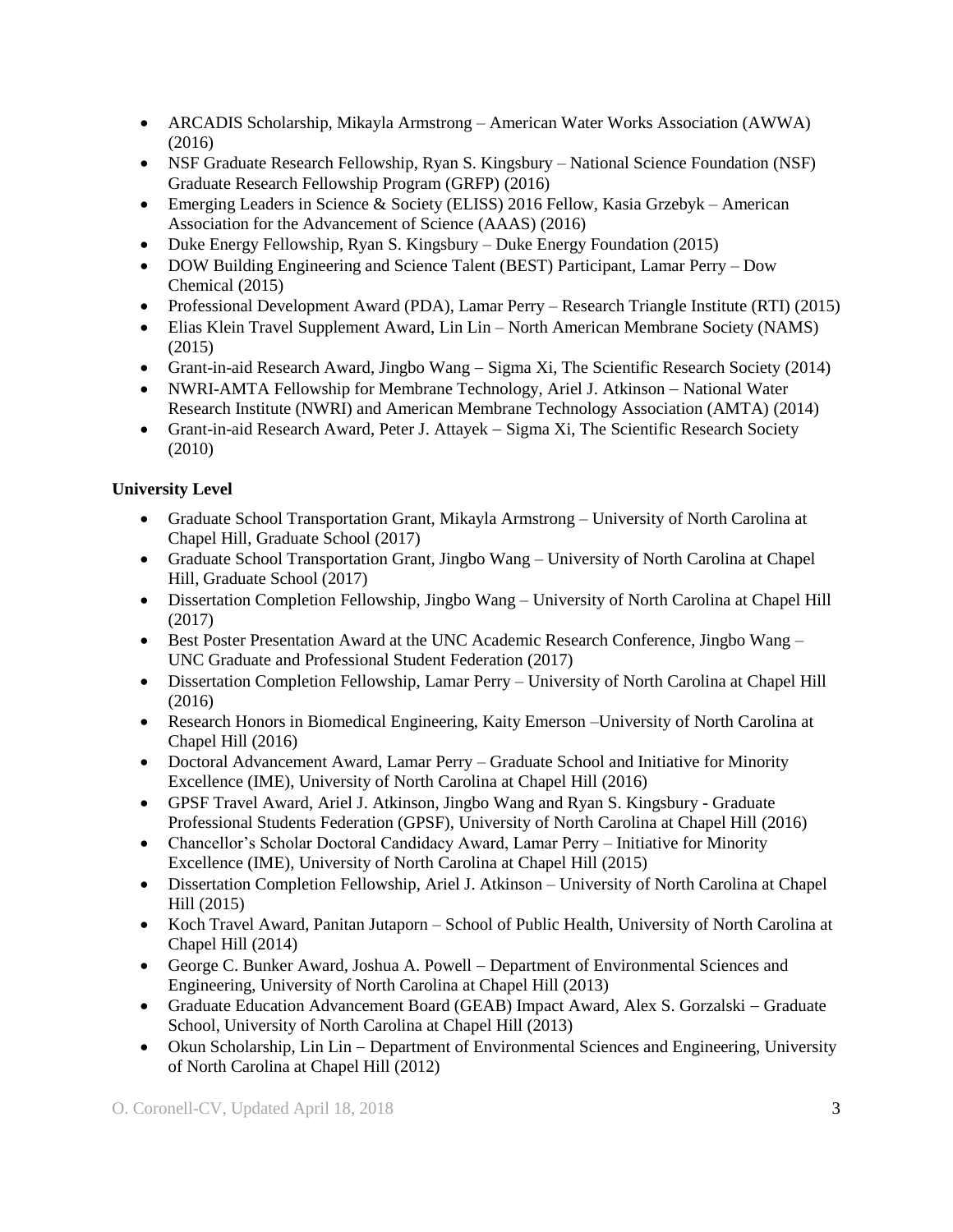- B.S. with Highest Honors in Environmental Sciences, David Holcomb University of North Carolina at Chapel Hill (2012)
- Honors Undergraduate Research Award, David Holcomb University of North Carolina at Chapel Hill (2011)

## **ACTIVE MEMBERSHIPS IN PROFESSIONAL ASSOCIATIONS**

- American Chemical Society (ACS)
- North American Membrane Society (NAMS)
- American Water Works Association (AWWA)
- Water Environment Federation (WEF)
- Association of Environmental Engineering and Science Professors (AEESP)
- Sigma Xi, The Scientific Research Society

# **PUBLICATIONS**

#### *Books and Chapters*

- 3. **Coronell, O**.; Jaiswal, A.; Torrey, J. Quartz crystal microbalance. (Invited) *In Advances in Membrane Characterization*. Pellegrino, J., Ed. John Wiley. 2016 (ISBN: 978-0-470-71154-5).
- 2. **Coronell, O.**; Clegg, T.B. Rutherford backscattering spectrometry. (Invited) *In Advances in Membrane Characterization*. Pellegrino, J., Ed. John Wiley. 2016 (ISBN: 978-0-470-71154-5).
- 1. Manga, J.; Amar, J.; Abello, R.; Logreira, N.; **Coronell, O.** *Guía de gestión ambiental urbana. Cómo elaborar un plan de acción concertado en una ecorregión.* (*A guide for urban environmental management. How to prepare a plan of environmental management in an eco-region*.) Ediciones Uninorte. 2005 Barranquilla, Colombia, pp. 99.

#### *Peer-Reviewed Publications*

 $* = Dr$ . Coronell or advisee as corresponding author

 $A =$ Advisee

#### *Submitted*

32. Lin, L.<sup>A</sup> ; Weigand, T.M.; Farthing, M.W.; Jutaporn, J.<sup>A</sup> ; Miller, C.T.; **Coronell, O.**\* Relative importance of geometrical and intrinsic water transport properties of active layers in the water permeability of polyamide thin-film composite membranes. *Submitted for publication (1-36)*.

#### *Published*

- 31. Gorzalski, A.S.A,\*; Harrington, G.W.; **Coronell, O.** (2018) Modeling water treatment reactor hydraulics using reactor networks. *Journal of the American Water Works Association*. DOI: 10.1002/awwa.1071
- 30. Atkinson, A.J.<sup>A</sup> ; Wang, J.<sup>A</sup> ; Zhang, Z.; Gold, A.; Jung, D.; Zeng, D.; Pollard, A.; **Coronell, O.**\* (2018) Grafting of bioactive 2-aminoimidazole into active layer makes commercial RO/NF membranes antibiofouling. *Journal of Membrane Science, 556,* 85-97*.* DOI: 10.1016/j.memsci.2018.03.044
- 29. Kingsbury, R.S.<sup>A</sup>; Flotron, S.<sup>A</sup>; Zhu, S.<sup>A</sup>; Call, D.G.; **Coronell, O.**\* (2018) Junction potentials bias measurements of ion exchange membrane permselectivity. *Environmental Science & Technology*, *52*, 4929-4936. DOI: 10.1021/acs.est.7b05317
- O. Coronell-CV, Updated April 18, 2018 4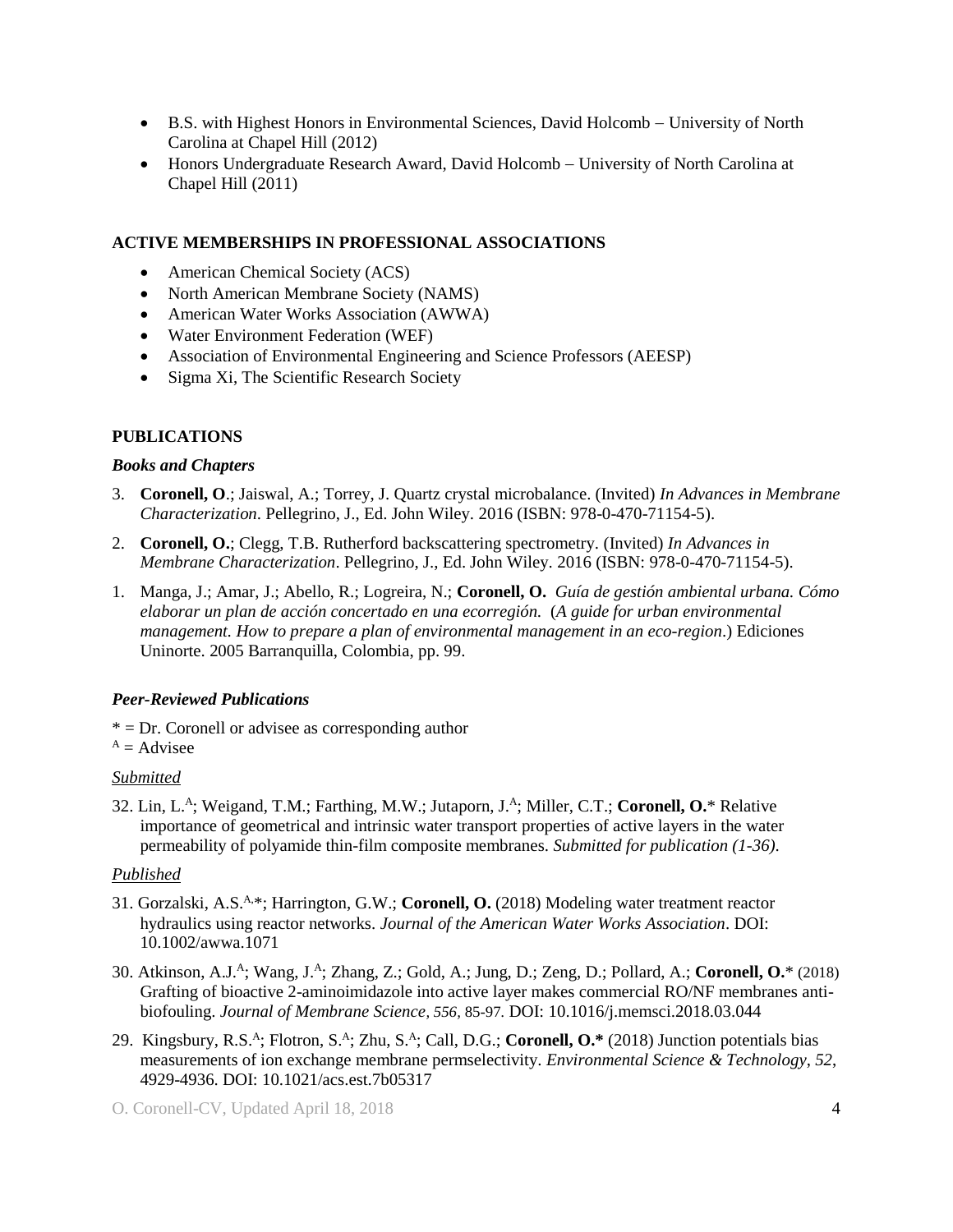- 28. Zhu, S.<sup>A</sup>; Kingsbury, R.S.<sup>A</sup>; Call, D.F.; **Coronell, O.\*** (2018) Impact of solution composition on the resistance of ion exchange membranes. *Journal of Membrane Science, 554*, 39-47. DOI: 10.1016/j.memsci.2018.02.050.
- 27. Kingsbury, R.S.<sup>A</sup>; Liu, F.; Zhu, S.<sup>A</sup>; Boggs, C.; Armstrong, M.D.<sup>A</sup>; Call, D.F.<sup>\*</sup>; Coronell, O.<sup>\*</sup> (2017) Impact of natural organic matter and inorganic solutes on energy recovery from five real salinity gradients using reverse electrodialysis. *Journal of Membrane Science, 541,* 621-632*.* DOI: 10.1016/j.memsci.2017.07.038.
- 26. Byun, S.<sup>A</sup>; Atkinson, A.J.<sup>A</sup>; Coronell, O.\* (2017) A method for monitoring chloride levels in steam condensate in thermal power plants using reverse osmosis membranes and an ion selective electrode. *Separation Science and Technology, 52,* 2473-2486*.*
- 25. Liu, F.; **Coronell, O**.; Call, D. (2017) Electricity generation using continuously recirculated flow electrodes in reverse electrodialysis. *Journal of Power Sources*, *355*, 206-210*.*
- 24. Wang, J.<sup>A</sup>; Kingsbury, R.S.<sup>A</sup>; Perry, L.A.<sup>A</sup>; Coronell, O.\* (2017) Partitioning of alkali metal salts and boric acid from aqueous phase into the polyamide active layers of reverse osmosis and nanofiltration membranes. *Environmental Science and Technology*, *51*, 2295-2203.
- 23. Kingsbury, R.S.<sup>A</sup>; Coronell, O.\* (2017) Osmotic ballasts enhance faradaic efficiency in closed-loop, membrane-based energy systems. *Environmental Science and Technology*, *51*, 1910-1917.
- 22. Gorzalski, A.S.<sup>A</sup>; Donley, C.; **Coronell, O.**\* (2017) Elemental composition of membrane foulant layers using EDS, XPS, and RBS. *Journal of Membrane Science*, *522*, 31-44.
- 21. Suzuki, T.; Tanaka, R.; Tahara, M.; Niinae, M.; Lin, L.<sup>A</sup>; Wang, J.<sup>A</sup>; Luh, J.; **Coronell, O.**\* (2016) Relationship between performance deterioration of a polyamide reverse osmosis membrane used in a seawater desalination plant and changes in its physicochemical properties. *Water Research*, *100*, 326- 336.
- 20. Jutaporn, P.<sup>A</sup> ; Singer, P.C.; Cory, R.M.; **Coronell, O.**\* (2016) Minimization of Low-Pressure Membrane Fouling Using a Magnetic Ion Exchange (MIEX®) Resin. *Water Research*, *98*, 225-234.
- 19. Wong, M.C.Y.; Ramon, G.Z.; Lin, L.<sup>A</sup>; Coronell, O.; Hoek, E.M.V. (2016) Impact of liquid-filled voids within the active layer on transport through thin-film composite membranes. *Journal of Membrane Science*, *500*, 124-135.
- 18. Lin, L.<sup>A</sup>; Feng, C.<sup>A</sup>; Lopez, R.; Coronell, O.<sup>\*</sup> (2016) Identifying facile and accurate methods to measure the thickness of the active layers of thin-film composite membranes – a comparison of seven characterization techniques. *Journal of Membrane Science*, *498*, 167-179.
- 17. Lin, L.<sup>A</sup> ; Lopez, R.; Ramon, G.Z.; **Coronell, O.**\* (2016) Investigating the void structure of the polyamide active layers of thin-film composite membranes. *Journal of Membrane Science*, *497*, 365- 376.
- 16. Powell, J.<sup>A</sup>; Luh, J.; **Coronell, O.**\* (2015) Amide link scission in the polyamide active layers of thinfilm composite membranes upon exposure to free chlorine – Kinetics and mechanisms. *Environmental Science and Technology*, *49*, 12136–12144.
- 15. Kingsbury, R.S.; Chu, K.; **Coronell, O.** (2015) Energy storage by reversible electrodialysis: The concentration battery. *Journal of Membrane Science*, *495*, 502-516.
- 14. Gorzalski, A.S.<sup>A</sup>; Coronell, O.\* (2014) Fouling of nanofiltration membranes in full- and bench-scale systems treating groundwater containing silica. *Journal of Membrane Science, 468,* 349-359.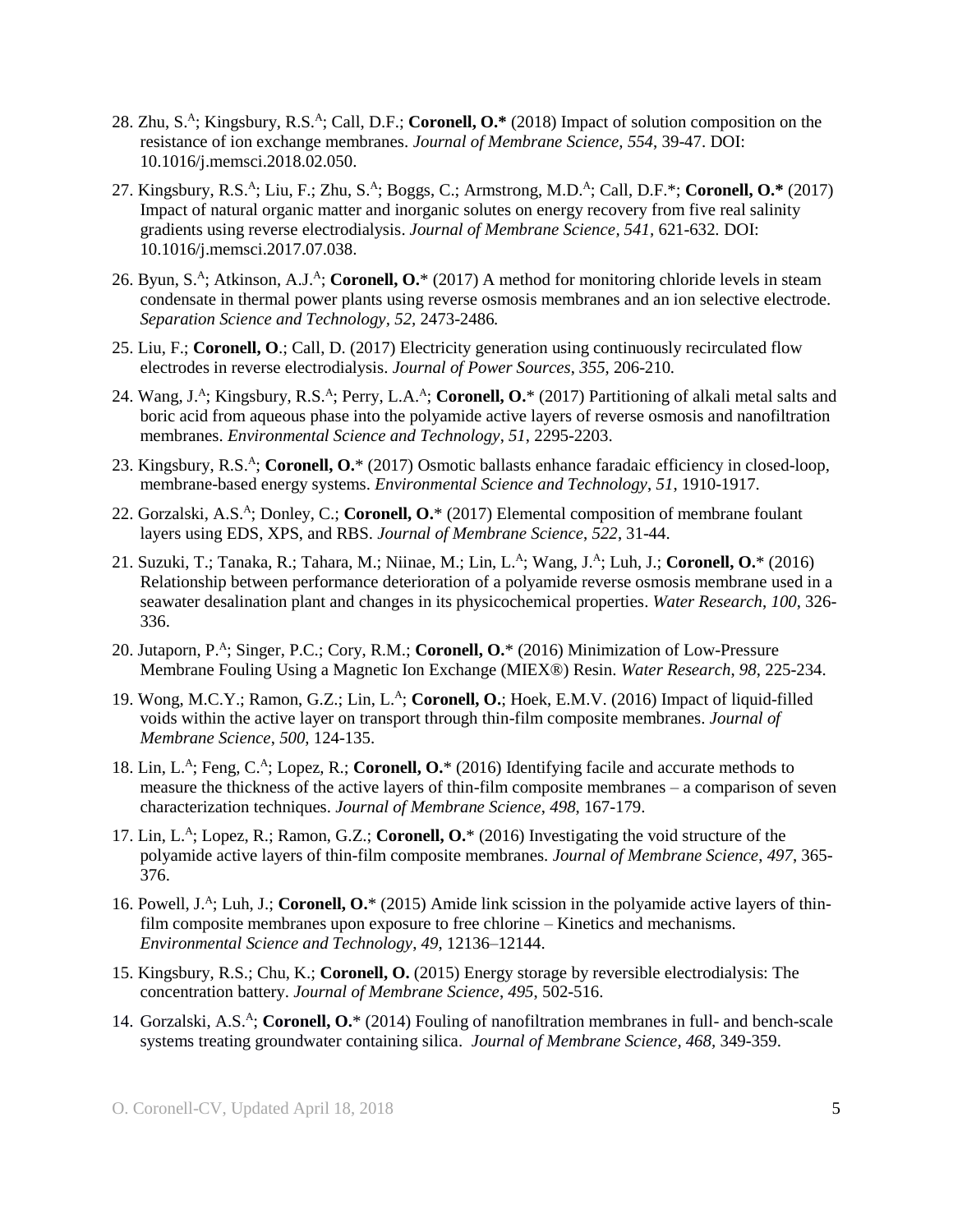- 13. Powell, J.<sup>A</sup>; Luh, J.; **Coronell, O.**\* (2014) Bulk chlorine uptake by polyamide active layers of thinfilm composite membranes upon exposure to free chlorine – kinetics, mechanisms, and modeling. *Environmental Science and Technology*, *48*, 2741-2749.
- 12. **Coronell, O.**\*; ter Horst, M.; Donley, C. (Invited) (2013) Microanalysis of reverse osmosis and nanofiltration membranes. In *Encyclopedia of Membrane Science and Technology*, Hoek, E.M.V.; Tarabara, V.V., Eds. Wiley, Great Britain, (DOI: 10.1002/9781118522318.emst148).
- 11. **Coronell, O.**\*; Mariñas, B. J.; Mi, B.; Cahill, D. G. (2013) Modeling the effect of charge density in the active layers of reverse osmosis and nanofiltration membranes on the rejection of arsenic (III) and potassium iodide. *Environmental Science and Technology*, *47*, 420-428.
- 10. Perry, L.A.<sup>A</sup> ; **Coronell, O.**\* (2013) Reliable, bench-top measurements of charge density in the active layers of thin-film composite and nanocomposite membranes using quartz crystal microbalance technology. *Journal of Membrane Science*, *429*, 23-33.
- 9. Matthews, T.; Yan, H.; Cahill, D.G.; **Coronell, O.**; Mariñas, B.J. (2013) Growth dynamics of interfacially polymerized polyamide layers by diffuse reflectance spectroscopy and Rutherford backscattering spectrometry. *Journal of Membrane Science*, *429*, 71-80.
- 8. Attayek, P.J.<sup>A</sup>; Meyer, E.S.<sup>A</sup>; Lin, L.<sup>A</sup>; Rich, G.C.; Clegg, T.B.; **Coronell, O.**\* (2012) A remotelycontrolled, semi-automatic target system for Rutherford backscattering spectrometry and elastic recoiled detection analyses of polymeric membrane samples. *Nuclear Instruments and Methods in Physics A*, *676*, 21-25.
- 7. **Coronell, O.**; Mariñas, B.J.; Cahill, D.G. (2011) Depth heterogeneity of fully aromatic polyamide active layers in reverse osmosis and nanofiltration membranes. *Environmental Science and Technology*, *45*, 4513-4520.
- 6. **Coronell, O.**; González, M. I.; Mariñas, B. J.; Cahill, D. G. (2010) Ionization behavior, stoichiometry of association and accessibility of functional groups in the active layers of reverse osmosis and nanofiltration membranes. *Environmental Science and Technology*, *44*, 6808-6814.
- 5. **Coronell, O.**; Mariñas, B.J.; Cahill, D.G. (2009) Accessibility and ion exchange stoichiometry of ionized carboxylic groups in the active layer of FT30 reverse osmosis membrane. *Environmental Science and Technology*, *43*, 5042-5048.
- 4. Zhang, X.\*; Cahill, D.G.; **Coronell, O.**\*; Mariñas, B.J. (2009) Absorption of water in the active layer of reverse osmosis membranes. *Journal of Membrane Science*, *331*, 143-151.
- 3. **Coronell, O.**; Mariñas, B.J.; Zhang, X.; Cahill, D.G. (2008) Quantification of functional groups and modeling of their ionization behavior in the active layer of FT30 reverse osmosis membrane. *Environmental Science and Technology*, *42*, 5260-5266.
- 2. Zhang, X.; Cahill, D.G.; **Coronell, O.**; Mariñas, B.J. (2007) Partitioning of salt ions in FT30 reverse osmosis membranes. *Applied Physics Letters*, *91*, 181904.
- 1. Mi, B.; **Coronell, O.**; Mariñas, B.J.; Watanabe, F.; Cahill, D.G.; Petrov, I. (2006) Physico-chemical Characterization of NF/RO Membrane Active Layers by Rutherford Backscattering Spectrometry. J*ournal of Membrane Science*, *282*, 71-81.

# *Patents*

 $A =$ Advisee

1. **Coronell, O.**; Kingsbury, R.S.<sup>A</sup> Osmotic Ballasts for Membrane-Based Energy Processes. Application No. PCT/US17/40047 (2017). Publication No. WO2018005825A1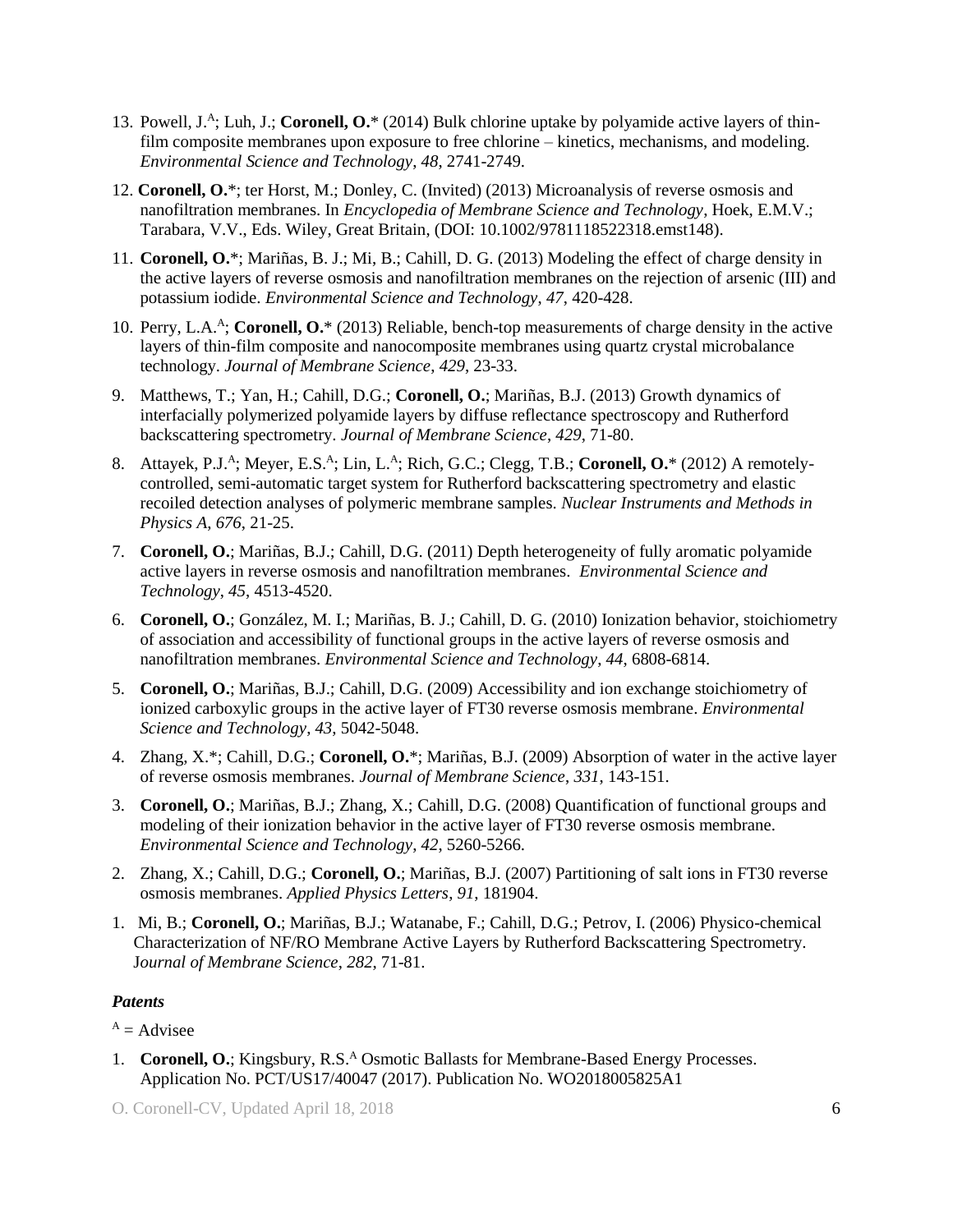#### *Other Scholarly Products*

 $A =$ Advisee

- 3. Software: MotorLord, 2011 Used as part of the software operating system of the RBS/ERD target stage listed below. The software controls the vertical and azimuthal movement of the target stage to scan the samples according to the patterns and speed input by the user through WheelScan – Attayek, P.J.<sup>A</sup>; Meyer, E.S.<sup>A</sup>; Lin, L.<sup>A</sup>; Clegg, T.B.; Coronell, O.
- 2. Software: WheelScan, 2011 Used as part of the software operating system of the RBS/ERD target stage listed below. The software reads a digital image of the target stage with samples mounted on it, the user digitally draws on the samples the area to analyze, and defines through commands the pattern and speed of sample scanning – Attayek, P.J.<sup>A</sup>; Meyer, E.S.<sup>A</sup>; Lin, L.<sup>A</sup>; Clegg, T.B.; **Coronell, O.**
- 1. Hardware: A remotely-controlled, semi-automatic target stage for Rutherford backscattering spectrometry (RBS) and elastic recoil detection (ERD) analyses, 2011 – Attayek, P.J.<sup>A</sup>; Clegg, T.B.; **Coronell, O.**

# *Refereed Technical Reports*

- $* = Dr.$  Coronell as principal investigator
- $A =$ Advisee
- 2. Coronell, O.\*; Gorzalski, A.S.<sup>A</sup> Identification of membrane foulants and optimum cleaning strategies for nanofiltration and reverse osmosis membranes treating groundwaters from the Castle Hayne and Peedee aquifers. *North Carolina Water Resources Research Institute* . Report# 11-03-W, March, 2013. Available at [http://repository.lib.ncsu.edu/dr/bitstream/1840.4/8171/1/NC-WRRI-417.pdf.](http://repository.lib.ncsu.edu/dr/bitstream/1840.4/8171/1/NC-WRRI-417.pdf)
- 1. **Coronell, O.**\*; Byun, S.<sup>A</sup> Enhanced chloride monitoring for steam condensate samples. *Electric* Power Research Institute. Report# 1021769, April, 2012. Available at [http://www.epri.com/abstracts/Pages/ProductAbstract.aspx?ProductId=000000000001021769.](http://www.epri.com/abstracts/Pages/ProductAbstract.aspx?ProductId=000000000001021769)

# *Non-Refereed Technical Publications*

1. Atkinson, A.J.<sup>A</sup>; Wang, J.<sup>A</sup>; Zhang, Z.; Coronell, O.\*; Gold, A.; Pollard, A.; Jung, D. Can incorporating novel anti-biofilm molecules into NF/RO membranes aid biofouling control? *Ultrapure Water*®, 2017, *7,* 1-4

# *Refereed Conference Proceedings*

- $* = Dr$ . Coronell or advisee as corresponding author
- $A =$ Advisee
- 18. Gorzalski, A.S.A,\*; Harrington, G.W.; Hayden, A.; Spiesman, A.; **Coronell, O.** Real-time modeling of cyanotoxin oxidation in clearwells (oral). *Proceedings of the 2014 American Water Works Association (AWWA) Water Quality Technology Conference and Exposition*, Portland, OR, November 12-16, 2017.
- 17. Atkinson, A.J.<sup>A,\*</sup>; Wang, J.<sup>A</sup>; Zhang, Z.; Jung, D.; Pollard, A.; Gold, A.; Coronell, O. (Invited) Incorporation of novel anti-biofilm molecules into NF/RO membranes for biofouling control (oral). *Proceedings of the 2016 American Water Works Association (AWWA)-American Membrane Technology Association (AMTA) Membrane Technology Conference and Exposition,* San Antonio, TX, February 1-5, 2016.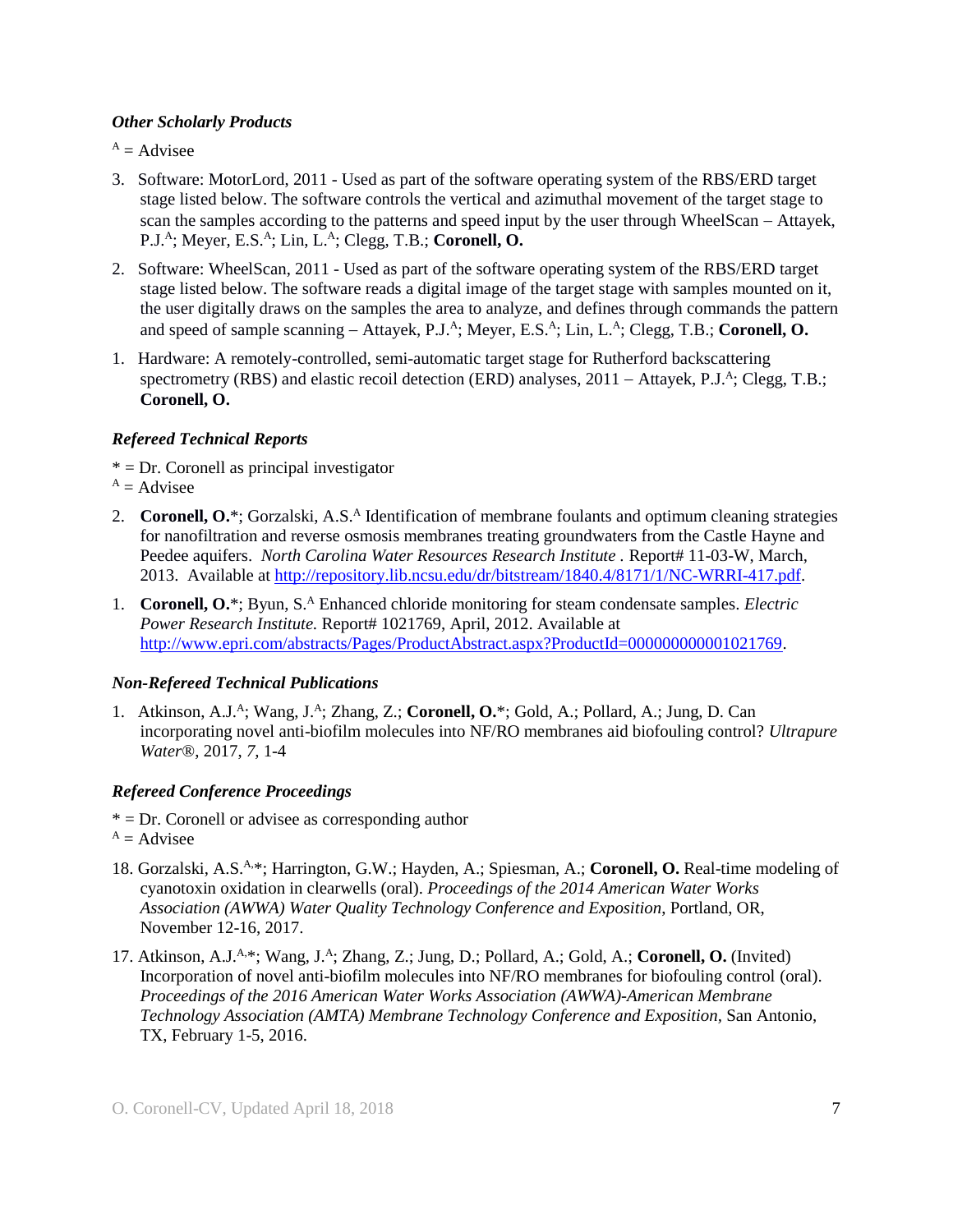- 16. Jutaporn, P. A ; Singer, P.C.; Arias, M.; **Coronell, O.**\* Membrane fouling minimization by a magnetic ion exchange (MIEX) resin (oral). *Proceedings of the 2014 American Water Works Association (AWWA) Water Quality Technology Conference*, New Orleans, LA, November 16-20, 2014.
- 15. Gorzalski, A.S.<sup>A</sup>; Coronell, O.\* Challenges in replicating full-scale fouling of nanofiltration membranes treating groundwater in laboratory crossflow systems (oral). *Proceedings of the 2013 American Water Works Association (AWWA) Water Quality Technology Conference*, Long Beach, CA, November 3-7, 2013.
- 14. Wang, C.<sup>A</sup>; Singer, P.C.; **Coronell, O.**\* Dissolved copper and lead removal using granular brass media (oral). *Proceedings of the 2012 American Water Works Association (AWWA) Water Quality Technology Conference*, Toronto, Canada, November 4-8, 2012.
- 13. Lin, L.<sup>A</sup>; Perry, L.A.<sup>A</sup>; Feng, C.<sup>A</sup>; Coronell, O.\* Relating water permeability of reverse osmosis and nanofiltration membranes to the polymer density of their active layers (oral). *Proceedings of the 2012 American Water Works Association (AWWA)-American Membrane Technology Association (AMTA) Membrane Technology Conference and Exposition*, Glendale, AZ, February 27- March 01, 2012.
- 12. Matthews, T.; **Coronell, O.**; Mariñas, B.J.; Yan, H.; Cahill, D.G. Linking polyamide active layer structure and chemistry to reverse osmosis membrane performance (oral). *Proceedings of the 2011 American Water Works Association (AWWA) Membrane Technology Conference and Exposition*, Long Beach, CA, March 28-31, 2011.
- 11. **Coronell, O.**\*; González, M.; Mariñas, B.J.; Cahill, D.G. Depth heterogeneity of elemental composition, concentration of functional groups and degree of crosslinking in the active layers of reverse osmosis and nanofiltration membranes (poster). *Proceedings of the 2009 American Water Works Association (AWWA) Membrane Technology Conference and Exposition*, Memphis, TN, March 15-18, 2009.
- 10. **Coronell, O.**\*; González, M.; Mariñas, B.J.; Zhang, X.; Cahill, D.G. Quantification of carboxylic groups in FT30 (RO) membrane and modeling approach of their acid/base behavior (oral). *Preprints of Papers Presented at the 235th American Chemical Society (ACS) National Meeting, Division of Environmental Chemistry*, *Vol 48*, No. 1, New Orleans, LA, April 6-10, 2008.
- 9. Minier-Matar, J.; **Coronell, O.**; Mi, B.; Mariñas, B.J.; Falkenberg, C.V.; Chen, D.; Georgiadis, J.G. Concentration polarization disruption in reverse osmosis and nanofiltration processes (oral). *Preprints of Papers Presented at the 235th American Chemical Society (ACS) National Meeting, Division of Environmental Chemistry*, *Vol 48*, No. 1, New Orleans, LA, April 6-10, 2008.
- 8. **Coronell, O.**\*; Mariñas, B.J.; Zhang, X.; Cahill, D.G. Quantification of functional groups in the active layer of high-pressure membranes (oral). *Preprints of Papers Presented at the 233rd American Chemical Society (ACS) National Meeting, Division of Environmental Chemistry, Vol 47*, No. 1, Chicago, IL, March 25-29, 2007.
- 7. Zhang, X.; Cahill, D.G.; **Coronell, O.**; Mariñas, B.J. Ion partitioning behavior in FT30 RO membranes (oral). *Preprints of Papers Presented at the 233rd American Chemical Society (ACS) National Meeting, Division of Environmental Chemistry, Vol 47*, No. 1, Chicago, IL, March 25-29, 2007.
- 6. Minier-Matar, J.; **Coronell, O.**; Mi, B.; Mariñas, B.J.; Falkenberg, C.V.; Georgeadis, J.G. Concentration polarization disruption in high-pressure membranes (oral). *Preprints of Papers Presented at the 233rd American Chemical Society (ACS) National Meeting, Division of Environmental Chemistry, Vol 47, No. 1*, Chicago, IL, March 25-29, 2007.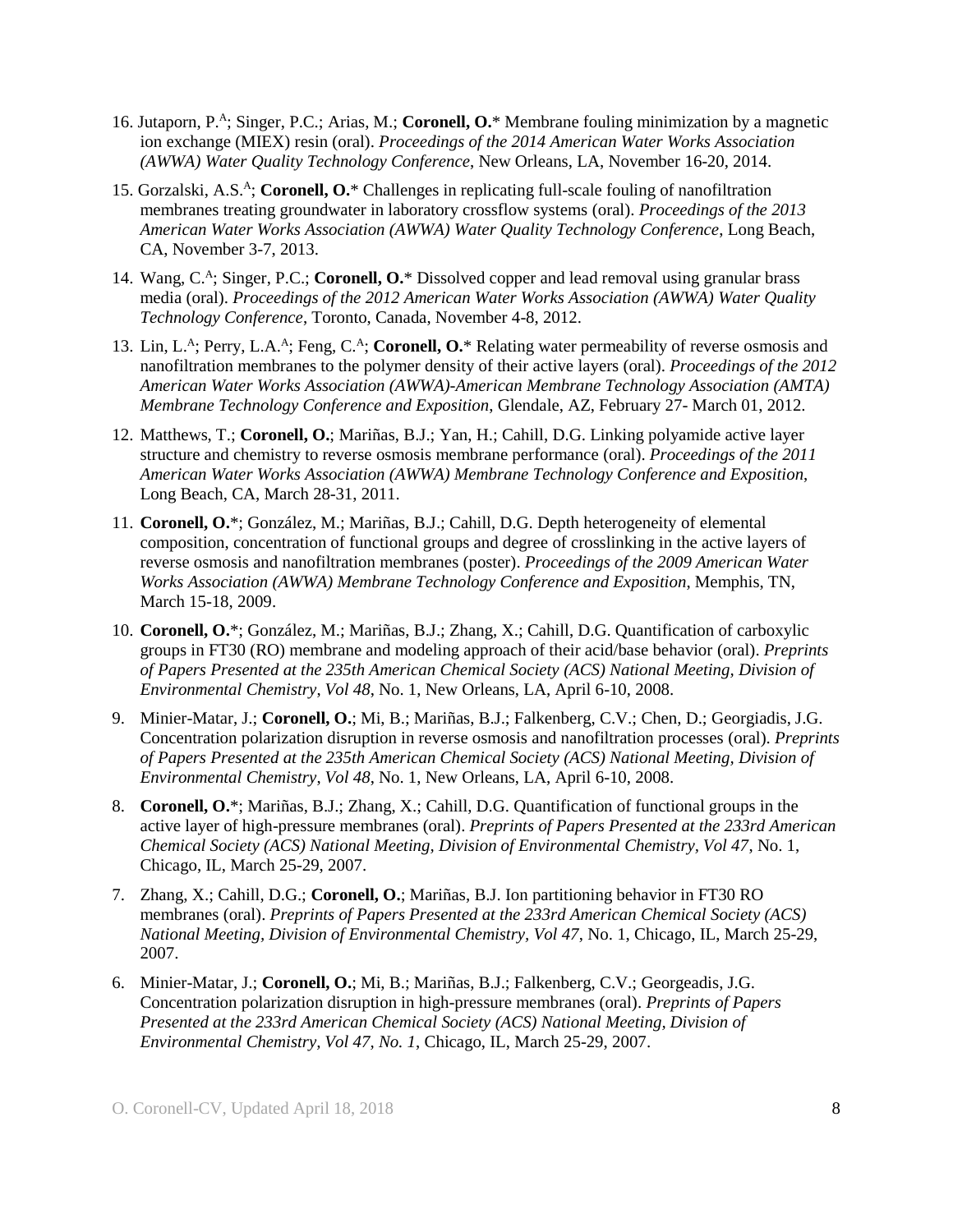- 5. **Coronell, O.**\*; Mariñas, B.J.; Zhang, X.; Cahill, D.G. Quantification of functional groups in the active layer of nanofiltration (NF) and reverse osmosis (RO) membranes (oral). *Proceedings of the 2007 American Water Works Association (AWWA) Membrane Technology Conference and Exposition*, Tampa, FL, March 18-21, 2007.
- 4. **Coronell, O.**\*; Mi, B.; Mariñas, B.J. The role of concentration polarization in the rejection of viruses by nanofiltration membranes (oral). *Proceedings of the 2005 American Water Works Association (AWWA) Water Quality Technology Conference,* Quebec City, Canada, November 6-10, 2005.
- 3. Page, M.; **Coronell, O.**; Mariñas, B.J. Effect of pH, alkalinity, and hardness on the inactivation of viruses with chlorine (oral). *Proceedings of the 2005 American Water Works Association (AWWA) Water Quality Technology Conference,* Quebec City, Canada, November 6-10, 2005.
- 2. **Coronell, O.**\*; Page, M.; Mariñas, B.J. Water quality effects on the inactivation kinetics of MS2 phage with free chlorine (oral). *Proceedings of the 2004 American Water Works Association (AWWA) Water Quality Technology Conference,* San Antonio, TX, November 14-18, 2004.
- 1. **Coronell, O.**\*; Page, M.; Mariñas, B.J. Sequential disinfection strategies with UV, ozone and chlorine for optimum control of viruses, spores and *Cryptosporidium parvum* oocysts (oral). *Proceedings of the 2003 American Water Works Association (AWWA) Water Quality Technology Conference,* Philadelphia, PA, November 2-5, 2003.

# *Refereed Conference Abstracts*

 $* = Dr$ . Coronell or advisee as corresponding author

- $A =$ Advisee
- 43. Grzebyk, K.A,\*, Weinberg. H.S., **Coronell, O.** Optimizing and evaluating thin film nanocomposite (TFN) membranes for water reuse applications (poster) (invited). *Presented at the 2018 American Water Works Association (AWWA)-American Membrane Technology Association (AMTA) Membrane Technology Conference & Exposition*, West Palm Beach, FL, Apr 12-16, 2018
- 42. Wang, J.<sup>A,\*</sup>; Kingsbury, R.S.<sup>A</sup>; Perry, L.A.<sup>A</sup>; Coronell, O. Partitioning of inorganic solutes in active layers of RO membranes and the effect of feed water pH on solute partition coefficients (poster). *Presented at the 131st Annual Meeting of the North Carolina Section of the American Chemical Society (ACS)*, Raleigh, NC, November 17, 2017
- 41. Wang, J.<sup>A,\*</sup>; Kingsbury, R.S.<sup>A</sup>; Perry, L.A.<sup>A</sup>; Coronell, O. Partitioning of inorganic solutes in the active layers of RO membranes and the effect of feed water pH on solute partitioning coefficients (oral). *Presented at the 11th International Congress on Membranes and Membrane Processes (ICOM 2017)*, San Francisco, CA, July 28-August 4, 2017.
- 40. Zhu, S.<sup>A.\*</sup>; Kingsbury, R.S.<sup>A</sup>; Call, D.F.; **Coronell, O.** Impact of solution composition on the resistance of ion-exchange membranes (oral). *Presented at the 11th International Congress on Membranes and Membrane Processes (ICOM 2017)*, San Francisco, CA, July 28-August 4, 2017.
- 39. Kingsbury, R.S. A,\*; **Coronell, O.** Osmotic ballasts enhance efficiency in closed-loop membrane systems for energy conversion and storage (oral). *Presented at the 11th International Congress on Membranes and Membrane Processes (ICOM 2017)*, San Francisco, CA, July 28-August 4, 2017.
- 38. Liu, F.<sup>A,\*</sup>; Kingsbury, R.S.<sup>A</sup>; Zhu, S.; Boggs, C.; Armstrong, M.D.; Coronell, O.; Call, D.F. Effect of natural organic matter and ionic composition on electricity generation from five natural salinity gradients using reverse electrodialysis (poster). *Presented at the 11th International Congress on Membranes and Membrane Processes (ICOM 2017)*, San Francisco, CA, July 28-August 4, 2017.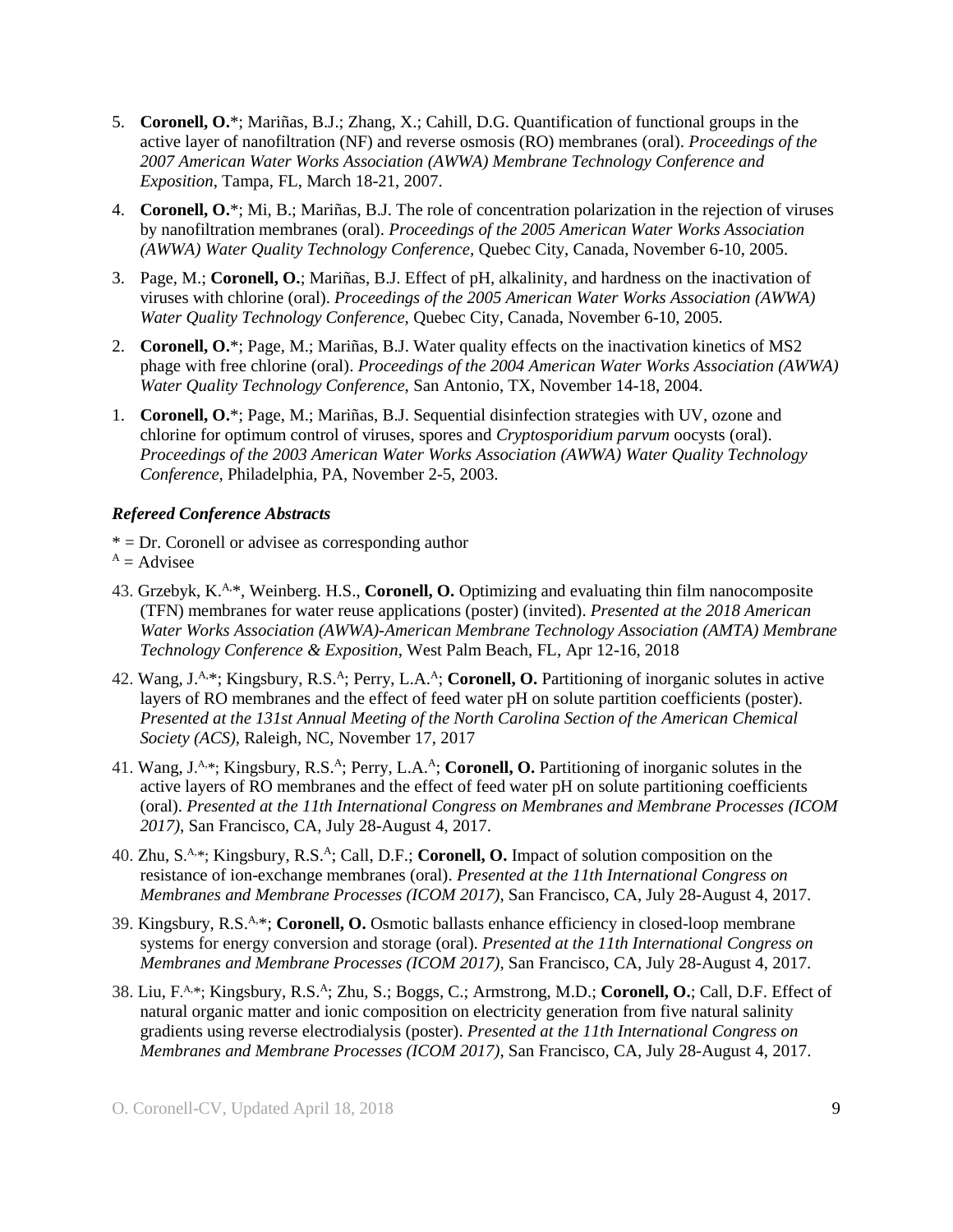- 37. Atkinson, A.<sup>A,\*</sup>; Armstrong, M.D.<sup>A</sup>; Eskew, J.T.<sup>A</sup>; Zhang, Z.; Gold, A.; Coronell, O. Performance evaluation of bioactive 2-aminoimidazole anti-biofouling reverse osmosis membrane under operationally realistic conditions (poster). *Presented at the 11th International Congress on Membranes and Membrane Processes (ICOM 2017)*, San Francisco, CA, July 28-August 4, 2017.
- 36. Liu, F.\*; **Coronell, O.**; Call, D.F. Electricity generation from salinity gradients using continuously recirculated flow electrodes in reverse electrodialysis (oral). *Presented at the 2017 Association of Environmental Engineering and Science Professors (AEESP) Conference,* Ann Arbor, MI, June 20- 22, 2017.
- 35. Kingsbury, R.S.A,\*; Boggs, C.; Liu, F.; Zhu, S.<sup>A</sup> ; Armstrong, M.D.<sup>A</sup> ; Call, D.F.; **Coronell, O.** Impact of natural organic matter and ionic composition on energy recovery from five real salinity gradients using reverse electrodialysis (oral). *Presented at the 2017 Association of Environmental Engineering and Science Professors (AEESP) Conference,* Ann Arbor, MI, June 20-22, 2017.
- 34. Liu, F.; Kingsbury, R.S.<sup>A</sup>; Zhu, S.<sup>A</sup>; Boggs, C.; Armstrong, M.D.<sup>A</sup>; Coronell, O.; Call, D. F. Energy recovery from five natural salinity gradients in North Carolina using reverse electrodialysis. *Presented at the 19th Annual Water Resources Research Institute (WRRI) Conference*, Raleigh, NC, March 15-16, 2017.
- 33. Kingsbury, R.S.A,\*; **Coronell, O.** Osmotic ballasts improve the energy efficiency of closed-loop electrodialytic processes (oral). *Presented at the 252nd American Chemical Society National Meeting, Division of Environmental Chemistry*, Philadelphia, PA, August 21-25, 2016.
- 32. Call, D.F.\*; Kingsbury, R.S.<sup>A</sup> ; Boggs, C.; Zhu, S.<sup>A</sup> ; Liu, F.; **Coronell, O.** Electricity generation from natural and engineered salinity gradients using reverse electrodialysis (oral). *Presented at the 252nd American Chemical Society National Meeting, Division of Environmental Chemistry*, Philadelphia, PA, August 21-25, 2016.
- 31. Tanaka, R.; Tahara, M.; Isamu, Y.; Suzuki, T.\*; Niinae, M.; Lin, L.<sup>A</sup>; Wang, J.<sup>A</sup>; Luh, J.; Coronell, **O.** Changes in the physicochemical properties of a polyamide reverse osmosis membrane used in a seawater desalination plant and their relation to changes in performance (poster). *Presented at the 10th Conference of Aseanian Membrane Society*, Nara, Japan, July 26-29, 2016.
- 30. Boggs, C.; Liu, F.; Call, D.F.\*; Kingsbury, R.S.<sup>A</sup> ; Zhu, S. <sup>A</sup> ; **Coronell, O.** Sustainable electricity generation in North Carolina from salinity gradients (poster). *Presented at the 2016 Water Resources Research Institute (WRRI) Annual Conference and North Carolina Water Resources Association (NCWRA) Symposium*, Raleigh, NC, March 17-18, 2016.
- 29. Lin, L.<sup>A</sup> ; Lopez, R.; Ramon, G.; **Coronell, O.**\* Water-filled voids account for a significant volume fraction of the polyamide active layers of thin-film composite membranes and affect their water and solute transport properties (oral). *Abstracts of the 251st American Chemical Society National Meeting and Exposition*, San Diego, CA, March 10-17, 2016.
- 28. Wang, J.A,\*; Perry, L.A.<sup>A</sup> ; **Coronell, O.** Partitioning of inorganic contaminants into the polyamide active layers of thin-film composite membranes for water purification (oral). *Abstracts of the 251st American Chemical Society National Meeting and Exposition*, San Diego, CA, March 10-17, 2016.
- 27. Kingsbury, R.S.\*; Chu, K.; **Coronell, O.** Energy storage by reversible desalination: A concentration battery based on electrodialysis (oral). *Abstracts of the 251st American Chemical Society National Meeting and Exposition*, San Diego, CA, March 10-17, 2016.
- 26. Atkinson, A.A,\*; Wang, J.<sup>A</sup> ; Zhang, Z.; Zeng, D.; Pollard, A.; Jung, D.; Gold, A.; **Coronell, O.** Development of innovative anti-biofouling polyamide thin film composite membranes with biofilm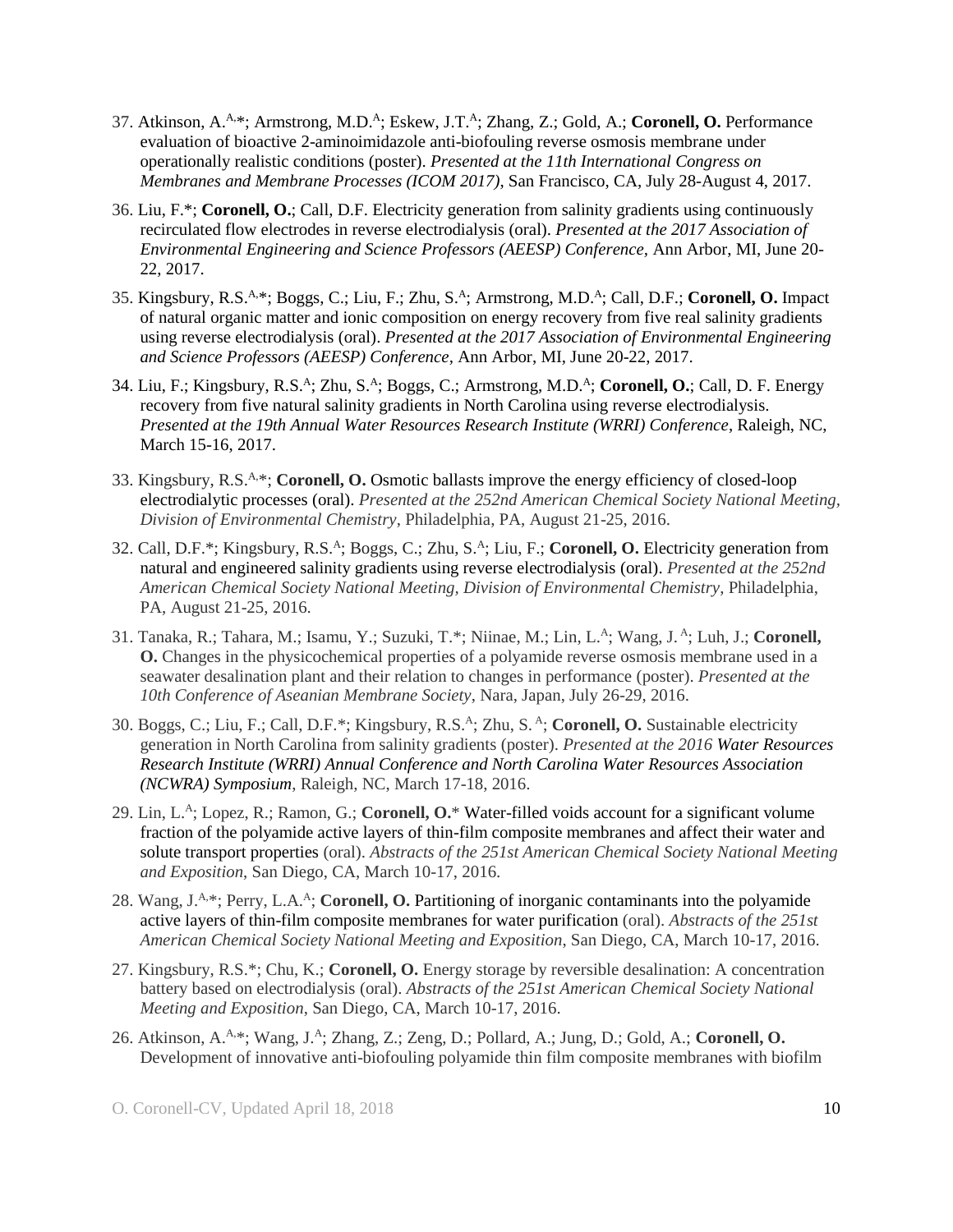inhibiting 2-aminoimidazoles incorporated (oral). *Abstracts of the 251st American Chemical Society National Meeting and Exposition*, San Diego, CA, March 10-17, 2016.

- 25. Byun, S.<sup>A</sup>; Atkinson, A.J.<sup>A</sup>; Coronell, O.\* Enhanced monitoring of chloride ions for steam condensate water in thermal power plants (poster). *Presented at the 2015 International Environmental Engineering Conference and Annual Meeting of the Korean Society of Environmental Engineers, BEXCO*, Busan, Korea, October 28-30, 2015.
- 24. Lin, L.<sup>A</sup> ; Lopez, R.; Ramon, G.Z.; **Coronell, O.**\* The existence of water-filled voids in the polyamide active layers of thin-film composite (TFC) membranes challenges their current understanding as dense films (poster). *Presented at the 2015 Association of Environmental Engineering and Science Professors (AEESP) Conference,* New Haven, CT, June 13-16, 2015.
- 23. Powell, J.<sup>A</sup>; Luh, J.; **Coronell, O.**\* Kinetics and mechanisms of amide link scission in the polyamide active layer of thin-film composite membranes upon exposure to free chlorine (poster). *Presented at the 2015 North American Membrane Society (NAMS) Meeting*, Boston, MA, May 30-June 3, 2015.
- 22. Lin, L. A ; Lopez, R.; Ramon, G.Z.; **Coronell, O.**\* Water-filled pores exist in the active layers of polyamide thin-film composite membranes (oral and poster). *Presented at the 2015 North American Membrane Society (NAMS) Meeting*, Boston, MA, May 30-June 3, 2015.
- 21. Wang, J.<sup>A</sup>; Perry, L.A.<sup>A</sup>; Coronell, O.\* Characterization of the partitioning of alkali metal salts and boric acid from aqueous solution into the active layers of RO/NF membranes (oral and poster). *Presented at the 2015 North American Membrane Society (NAMS) Meeting*, Boston, MA, May 30-June 3, 2015.
- 20. Wong, M.C.Y.; Ramon, G.Z.; Lin, L.<sup>A</sup> ; **Coronell, O.**; Hoek, E.M.V. Transport through composite membranes: impact of liquid-filled voids in the thin film (poster). *Presented at the 2015 North American Membrane Society (NAMS) Meeting*, Boston, MA, May 30-June 3, 2015.
- 19. Atkinson, A.J.<sup>A</sup>; Wang, J.<sup>A</sup>; Jung, D.; Pollard, A.; Garland, E.; Coronell, O.\* (Invited) Development and application of a novel anti-biofouling membrane (poster). *Presented at the 2015 American Water Works Association (AWWA)-American Membrane Technology Association (AMTA) Membrane Technology Conference*, Orlando, Florida, March 2-6, 2015.
- 18. Wang, C.<sup>A</sup>; Holcomb, D.<sup>A</sup>; Singer, P.C.; **Coronell, O.**\* Granular brass media as a technology for the removal of dissolved copper and lead from water (poster). *Presented at the 2014 Water and Health Conference: Where Science Meets Policy*, Chapel Hill, NC, October 13-17, 2014.
- 17. Powell, J.<sup>A</sup>; Luh, J.; **Coronell, O.**\* Kinetics, mechanisms, and modeling of bulk chlorine uptake by polyamide active layers of reverse osmosis membranes upon exposure to free chlorine (oral and poster). *Presented at the 2014 North American Membrane Society (NAMS) Meeting,* Houston, TX, May 31-June 4, 2014.
- 16. Attayek, P.J.<sup>A</sup>; Meyer, E.S.<sup>A</sup>; Lin, L.<sup>A</sup>; Rich, G.C.; Clegg, T.B.; Wang, J.; **Coronell, O.**\* A sample stage for remotely-controlled, semi-automatic analysis of polymeric membrane samples using Rutherford backscattering spectrometry (poster). *Presented at the 2014 North American Membrane Society (NAMS) Meeting,* Houston, TX, May 31-June 4, 2014.
- 15. Meyer, E.S.<sup>A</sup>; Lin, L.<sup>A</sup>; Clegg, T.B.; **Coronell, O.**\* Nanofiltration and reverse osmosis membrane support degradation due to ion beam irradiation during Rutherford backscattering spectrometry analysis chlorine (poster). *Presented at the 2014 North American Membrane Society (NAMS) Meeting,* Houston, TX, May 31-June 4, 2014.
- 14. Perry, L.A. <sup>A</sup> ; **Coronell, O.**\* User-friendly, bench-top method to quantify the volume-averaged charge density in isolated active layers of thin-film composite and nanocomposite membranes using a quartz

O. Coronell-CV, Updated April 18, 2018 11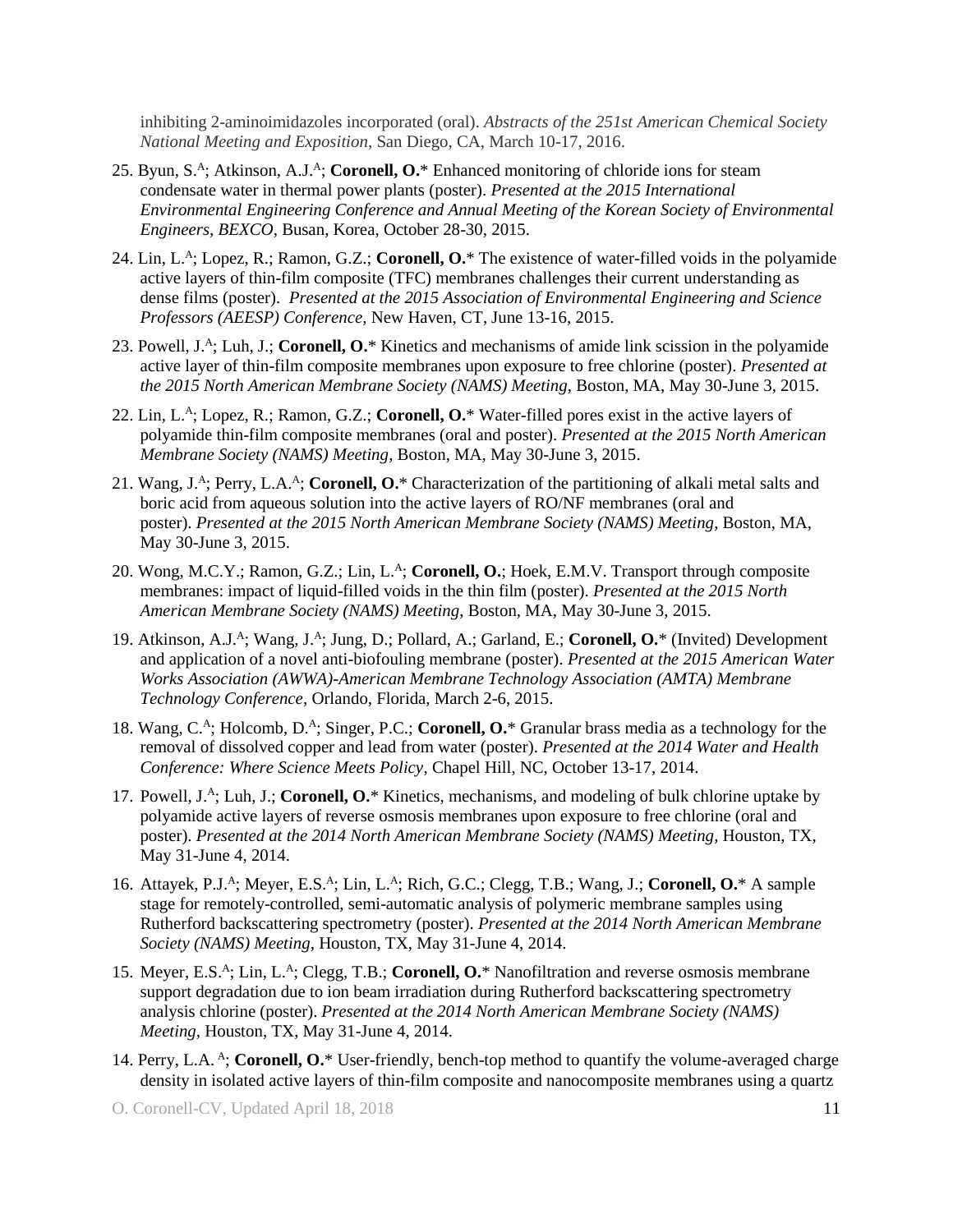crystal microbalance (poster). *Presented at the 2013 Association of Environmental Engineering and Science Professors (AEESP) Conference,* Golden, CO, July 14-16, 2013.

- 13. Powell, J. A ; **Coronell, O.**\* Measuring chlorine uptake and chain scission in the polyamide active layers of reverse osmosis membranes upon exposure to free chlorine (poster). *Presented at the 2013 Association of Environmental Engineering and Science Professors (AEESP) Conference,* Golden, CO, July 14-16, 2013.
- 12. Jutaporn, P. A ; Singer, P.C.; Arias, M.; **Coronell, O.**\* Minimization of membrane fouling by a magnetic ion exchange (MIEX) resin (poster). *Presented at the 2013 Association of Environmental Engineering and Science Professors (AEESP) Conference,* Golden, CO, July 14-16, 2013.
- 11. Lin, L. A ; **Coronell, O.**\* Relating water permeability of reverse osmosis and nanofiltration membranes to the absorption of water by their active layers (oral). *Presented at the 2013 Association of Environmental Engineering and Science Professors (AEESP) Conference,* Golden, CO, July 14-16, 2013.
- 10. Perry, L.A.<sup>A</sup>; Coronell, O.\* Measuring the volume-averaged charge density of active layers of thinfilm composite and thin-film nanocomposite membranes using a quartz crystal microbalance (oral). *Presented at the 2013 North American Membrane Society (NAMS) Meeting,* Boise, ID, June 8-12, 2013.
- 9. Gorzalski, A.S.<sup>A</sup>; Coronell, O.\* Identification of Foulants and Optimum Cleaning Strategies for Nanofiltration and Reverse Osmosis Membranes Treating Groundwaters of Coastal North Carolina (oral). *Presented at the 2013 Water Resources Research Institute (WRRI) Annual Conference and North Carolina Water Resources Association (NCWRA) Symposium*, Raleigh, North Carolina, March 20, 2013.
- 8. Perry, L.A.<sup>A</sup>; Coronell, O.\* Measuring charge density in thin-film composite and thin-film nanocomposite membranes (poster). *Presented at the 2012 North American Membrane Society (NAMS) Meeting,* New Orleans, LA, June 9-13, 2012.
- 7. **Coronell, O.**\*; Mi, B.; Mariñas, B.J.; Cahill, D.G. Relating contaminant rejection by thin-film composite membranes to the charge density in membrane active layers (oral). *Presented at the 2012 North American Membrane Society (NAMS) Meeting,* New Orleans, LA, June 9-13, 2012.
- 6. Gorzalski, A.S. A ; **Coronell, O.**\* Identification of membrane foulants for NF and RO membranes treating groundwaters from the Castle Hayne and Peedee aquifers in North Carolina (oral). *Presented at the 2012 Water Resources Research Institute (WRRI) Annual Conference*, Raleigh, NC, March 27- 28, 2012.
- 5. **Coronell, O.**\*; Mariñas, B.J.; Cahill, D.G. Characterization of the depth heterogeneity of the active layers of reverse osmosis and nanofiltration membranes (oral). *Presented at the 2010 North American Membrane Society (NAMS) Meeting,* Washington, D.C., July 17-22, 2010.
- 4. **Coronell, O.**\*; Mariñas, B.J.; Cahill, D.G. Accessibility and Ion Exchange Stoichiometry of Ionized Carboxylic Groups in the Active Layer of FT30 Reverse Osmosis Membrane (poster). *Presented at the 2009 Association of Environmental Engineering and Science Professors (AEESP) Conference,* Iowa City, IA, July 26-29, 2009.
- 3. **Coronell, O.**\*; Gonzalez, M.; Martínez, A.; Cahill, D.G.; and Mariñas, B.J. Steric Effects on Ionic Contaminants in the Active Layer of Reverse Osmosis and Nanofiltration Membranes (oral). *Presented at the Materials Research Society (MRS) Spring Meeting*, San Francisco, CA, April 13-17, 2009.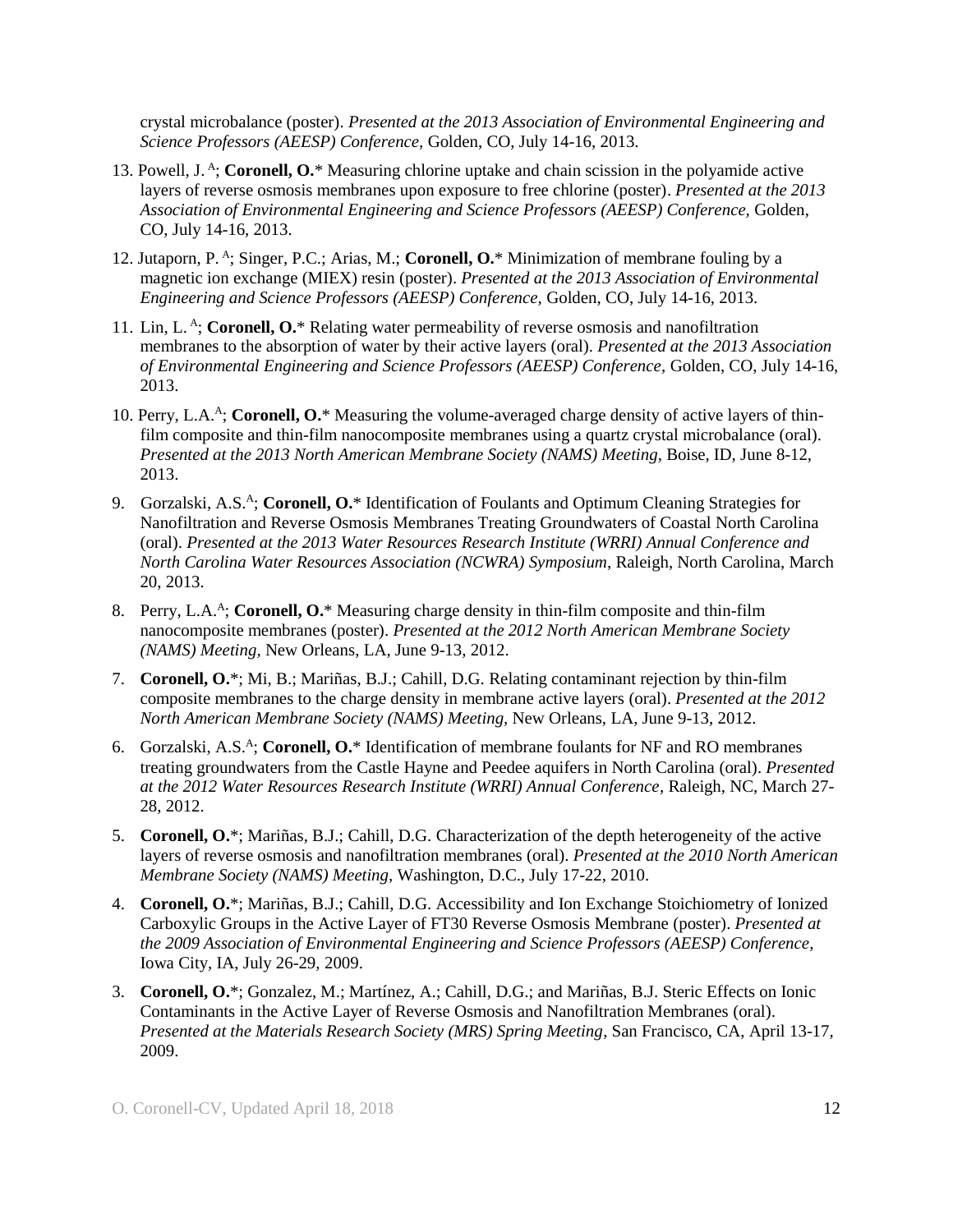- 2. Suzuki, T.; Matthews, T.; Gonzalez, M.; **Coronell, O.**; Cahill, D.G.; and Mariñas, B.J. Partitioning of water contaminants into the active layer of thin-film composite nanofiltration membranes (oral). *Presented at the Materials Research Society (MRS) Spring Meeting*, San Francisco, CA, April 13-17, 2009.
- 1. Mi, B.; **Coronell, O.**; Mariñas, B.J.; Watanabe, F.; Cahill, D.G. Characterization of arsenic (III) partitioning at the NF/RO membrane active layer-aqueous interface by Rutherford Backscattering Spectrometry (RBS) (oral). *Presented at the Materials Research Society (MRS) Spring Meeting*, San Francisco, CA, April 17-21, 2006.

## **PRESENTATIONS**

#### *Invited Keynote Presentations*

1. **Coronell, O.** Water-filled voids account for a significant volume fraction of the polyamide active layers of thin-film composite membranes and affect their water and solute transport properties. *Keynote talk in the session Membrane Technology for Water-Energy Sustainability, 251st American Chemical Society National Meeting and Exposition*, San Diego, CA, March 10-17, 2016.

#### *Other Invited Presentations*

- $A =$ Advisee
- $<sup>1</sup>$  = Advisee presented on behalf of Dr. Coronell</sup>
- 15. **Coronell, O.** Membranes for clean water and clean energy applications. *Presented at RTI International,* Research Triangle Park, North Carolina, April 16, 2018.
- 14. **Coronell, O.** Advancing the understanding of the structure-performance relationships of reverse osmosis membranes. *Presented at the Chemical Engineering Seminar Series,* University of Virginia, Charlottesville, Virginia, April 19, 2017.
- 13. **Coronell, O.**; Kingsbury, R.S.<sup>A, ¶</sup> Osmotic ballasts make energy extraction from saltwater more efficient. *Presented at the UNC Innovation Showcase,* University of North Carolina, Chapel Hill, North Carolina, April 26, 2017.
- 12. **Coronell, O.** Using membrane characterization to further the understanding of fundamental and applied aspects of polyamide RO/NF membranes. *Presented at Dow Filmtec Corporation,* Minneapolis, MN, March 22, 2016.
- 11. **Coronell, O.** Polyamide Thin-Film Composite Membranes: Opportunities to Optimize a Seemingly Irreplaceable Technology for Water Desalination and Reuse Applications. *Presented at the Environmental Engineering and Sciences Seminar Series*, Stanford University, Stanford, California, January 30, 2015.
- 10. **Coronell, O.** Chlorine Uptake by Polyamide Active Layers of Reverse Osmosis Membranes upon Exposure to Free Chlorine: Volume-Averaged versus Surface Results. *Presented at the Environmental Engineering and Sciences Seminar Series*, Clemson University, Clemson, South Carolina, November 22, 2013.
- 9. **Coronell, O.** Overview of Research on Membrane Processes for Water Treatment at UNC-Chapel Hill. *Presented at the Water Resources Research Institute of North Carolina*, Raleigh, North Carolina, August 28, 2013.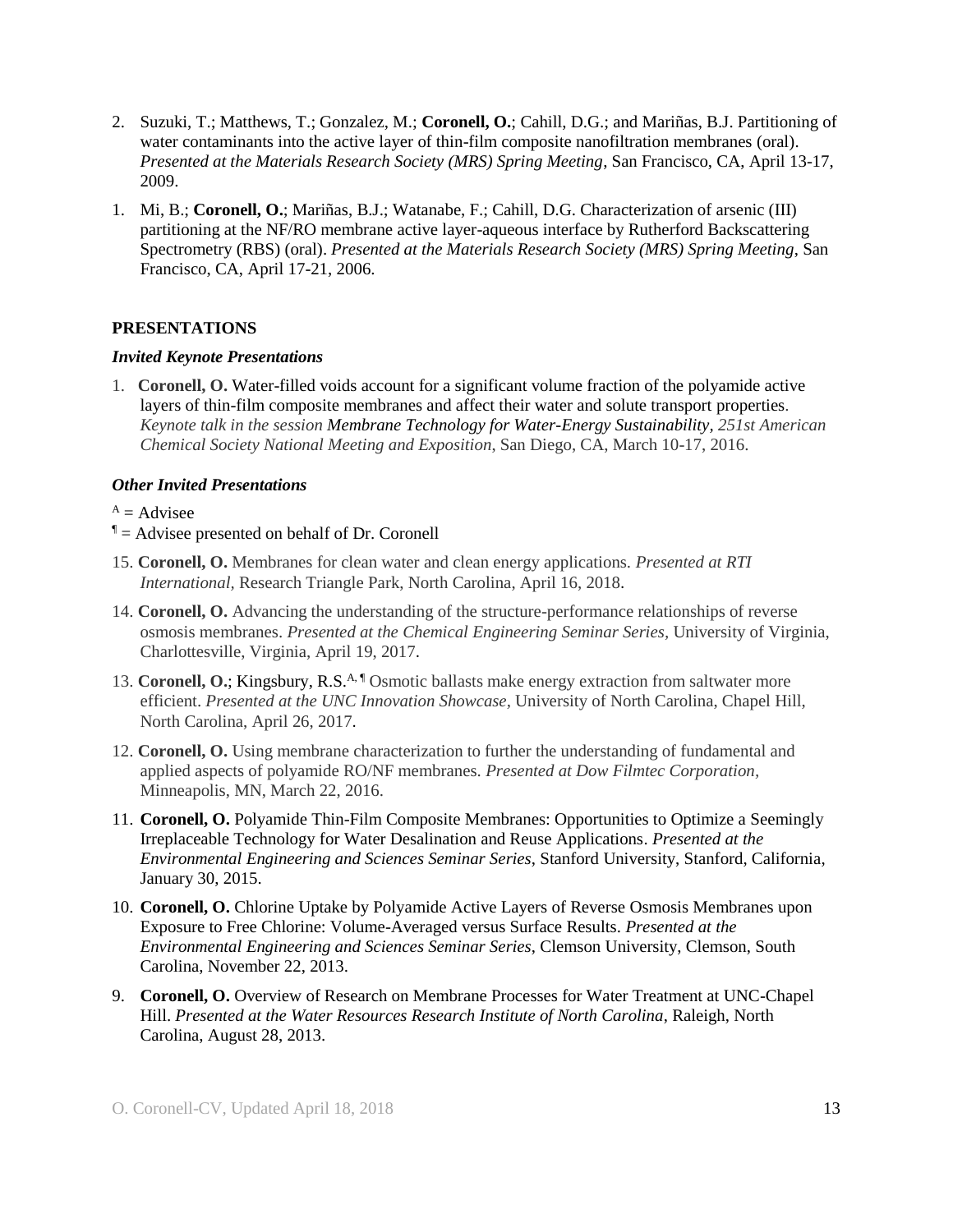- 8. Coronell, O.; Gorzalski, A.S.<sup>A, ¶</sup> Foulants and Cleaning Strategies for Nanofiltration and Reverse Osmosis Membranes Treating Groundwaters of Coastal North Carolina. *Presented at the Cape Fear Public Utility Authority (CFPUA)*, Wilmington, North Carolina, April 25, 2013.
- 7. **Coronell, O.** Application of Rutherford backscattering spectrometry and quartz crystal microbalance measurements to study the relationship between charge density in membranes for water purification and the rejection of contaminants of interest. *Presented at the JSNN Seminar Series*, Joint School of Nanoscience and Nanoengineering (JSNN), North Carolina A&T University and the University of North Carolina at Greensboro, October 26, 2012.
- 6. **Coronell, O.** Thin-film composite membranes for water purification: Bench top quantification of charge density and relation between charge density and solute rejection. *Presented at the Civil, Construction and Environmental Engineering Department*, North Carolina State University, November 28, 2011.
- 5. **Coronell, O.** Quantification of physico-chemical properties of the active layers of reverse osmosis and nanofiltration membranes using Rutherford backscattering spectrometry (RBS). *Presented at the School for Engineering of Matter, Transport and Energy*, Arizona State University, August 25, 2011.
- 4. **Coronell, O.**; Meyer, E.S.<sup>A, ¶</sup> Applying Rutherford backscattering spectroscopy to characterize the active layers of water treatment membranes. *Presented at the Nuclear Physics Seminar Series*, University of North Carolina at Chapel Hill, January 31, 2011.
- 3. **Coronell, O.** Quantitative characterization of physico-chemical properties of the active layers of reverse osmosis and nanofiltration membranes, and their relation to membrane performance. *Presented at the Condensed Matter Physics Seminar Series*, University of North Carolina at Chapel Hill, April 22, 2010.
- 2. **Coronell, O.** Decoding Membranes. *Presented at the Environmental Science and Engineering Seminar Series*, University of North Carolina at Chapel Hill, April 7, 2010.
- 1. **Coronell, O.** Physico-chemical characterization of NF/RO membranes by Rutherford Backscattering Spectrometry (RBS). *Presented at the WaterCAMPWS seminar series*, University of Illinois at Urbana-Champaign, December 1, 2006.

# *Invited Presentations of Advisees*

 $A =$  Advisee

- $\frac{1}{6}$  = Advisee invited to present on the basis of research performed in the Coronell Research Group
- 11. Grzebyk, K.<sup>A,§</sup>, Weinberg. H.S., **Coronell, O.** Optimizing and evaluating thin film nanocomposite (TFN) membranes for water reuse applications (poster). *Presented at the 2018 American Water Works Association (AWWA)-American Membrane Technology Association (AMTA) Membrane Technology Conference & Exposition*, West Palm Beach, FL, Apr 12-16, 2018
- 10. Gorzalski, A.S.<sup>A,§</sup>; Harrington, G.W.; Hayden, A.; Spiesman, A.; Coronell, O. Real-time modeling of cyanotoxin oxidation. *Presented at the EPA Region 3 Nutrients and Harmful Algal Blooms Technical Workshop*, Philadelphia, PA, December 2017.
- 9. Kingsbury, R.S. A,§ Energy from saltwater. *Presented at the Annual UNC Institute for the Environment Presentations to Duke Energy Foundation,* Duke Energy Offices, Raleigh, NC, June 8, 2017.
- 8. Wang, J.<sup>A,§</sup>; Kingsbury, R.S.<sup>A,</sup>; Perry, L.A.<sup>A</sup>,; Coronell, O. Partitioning of alkali metal salts and boric acid from aqueous phase into the polyamide active layers of reverse osmosis membranes (poster). *Presented at the 2017 UNC Graduate Student Recognition Celebration, University of North Carolina*, Chapel Hill, NC, April 20, 2017
- O. Coronell-CV, Updated April 18, 2018 14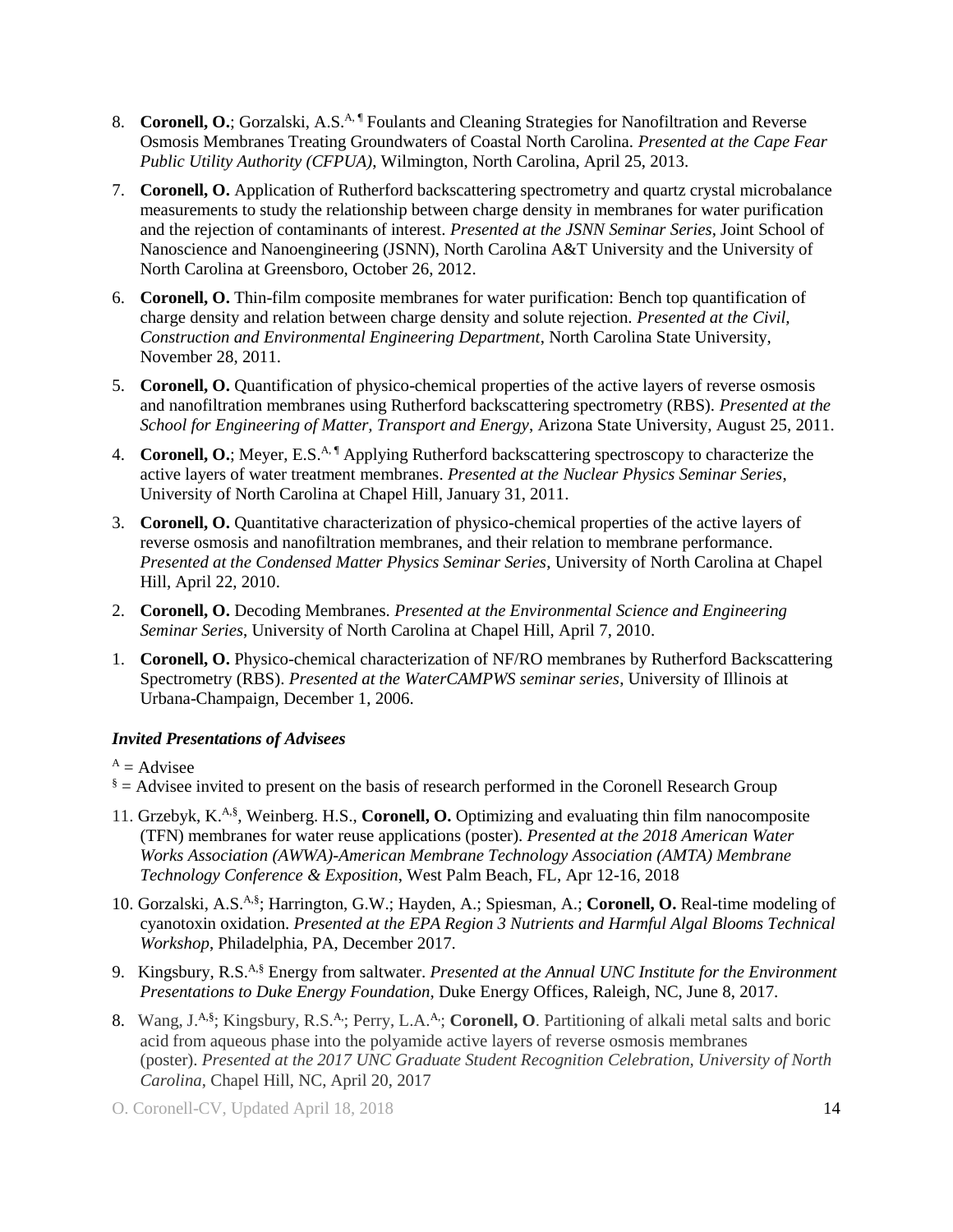- 7. Atkinson, A.J.<sup>A,§</sup>; **Coronell, O.** Application of nanoscale characterization techniques in water purification membrane research. *Presented at the Research Triangle Nanotechnology Network's Nanotechnology Workshop for Community College Educators*, Research Triangle Nanotechnology Network, Raleigh, North Carolina, May 10, 2016.
- 6. Kingsbury,  $R.S.^{A,\S}$  A novel approach to energy storage based on blue energy and saltwater. *Presented at the Annual UNC Institute for the Environment Presentations to Duke Energy Foundation,* UNC Institute for the Environment, Chapel Hill, NC, April 30, 2016.
- 5. Atkinson, A.J.<sup>A,§</sup>; Wang, J.<sup>A</sup>; Zhang, Z.; Jung, D.; Pollard, A.; Gold, A.; Coronell, O. Incorporation of novel anti-biofilm molecules into NF/RO membranes for biofouling control. *Presented at the 2016 American Water Works Association (AWWA)-American Membrane Technology Association (AMTA) Membrane Technology Conference and Exposition,* San Antonio, Texas, February 1-5, 2016.
- 4. Atkinson, A.J.<sup>A,§</sup> The intangible benefits of supporting graduate student research in membrane technology. Presented at the *2016 American Water Works Association (AWWA)-American Membrane Technology Association (AMTA) Membrane Technology Conference and Exposition,*  Opening General Session, San Antonio, Texas, February 1-5, 2016.
- 3. Atkinson, A.J.<sup>A,§</sup>; Wang, J.<sup>A</sup>; Jung, D.; Pollard, A.; Garland, E.; Coronell, O. Development and application of a novel anti-biofouling membrane (poster). *Presented at the 2015 American Water Works Association (AWWA)-American Membrane Technology Association (AMTA) Membrane Technology Conference*, Orlando, Florida, March 2-6, 2015.
- 2. Atkinson, A.J.<sup>A,§</sup> The path to membrane development. Presented at the 2015 American Water Works *Association (AWWA)-American Membrane Technology Association (AMTA) Membrane Technology Conference*, Opening General Session, Orlando, Florida, March 2-6, 2015.
- 1. Gorzalski, A.S. A,§ ; **Coronell, O.** Water Treatment Technology for Coastal North Carolina. *Presented at the North Carolina Graduate Education Day*, North Carolina State Capitol, Raleigh, North Carolina, May 22, 2013.

# *Presentations at Conferences*

See lists of refereed conference proceedings (total of 17) and refereed conference abstracts (total of 41) above.

# *Other Non-Refereed Presentations*

 $* = Dr$ . Coronell or advisee as corresponding author

- $A =$ Advisee
- 6. Gobetz, Z.; Liu, F.; **Coronell, O.**; Call, D.F. Impact of salinity gradient seasonal variability on reverse electrodialysis power generation (poster). *Presented at the 2017 NC State Summer Undergraduate Research Symposium*, North Carolina State University, Raleigh, NC, August 2, 2017.
- 5. Wang, J.A, \*; Kingsbury, R.S.A,; Perry, L.A.A,; **Coronell, O**. Partitioning of alkali metal salts and boric acid from aqueous phase into the polyamide active layers of reverse osmosis membranes (poster). *Presented at the 2017 UNC Academic Research Conference (ARC), University of North Carolina*, Chapel Hill, NC, April 6, 2017.
- 4. Lin, L.<sup>A</sup>; Lopez, R.; Ramon, G; Wang, J.<sup>A</sup>; Coronell, O.\* Water-filled voids account for a large volume fraction of the polyamide active layers of thin-film composite membranes (poster). *Presented*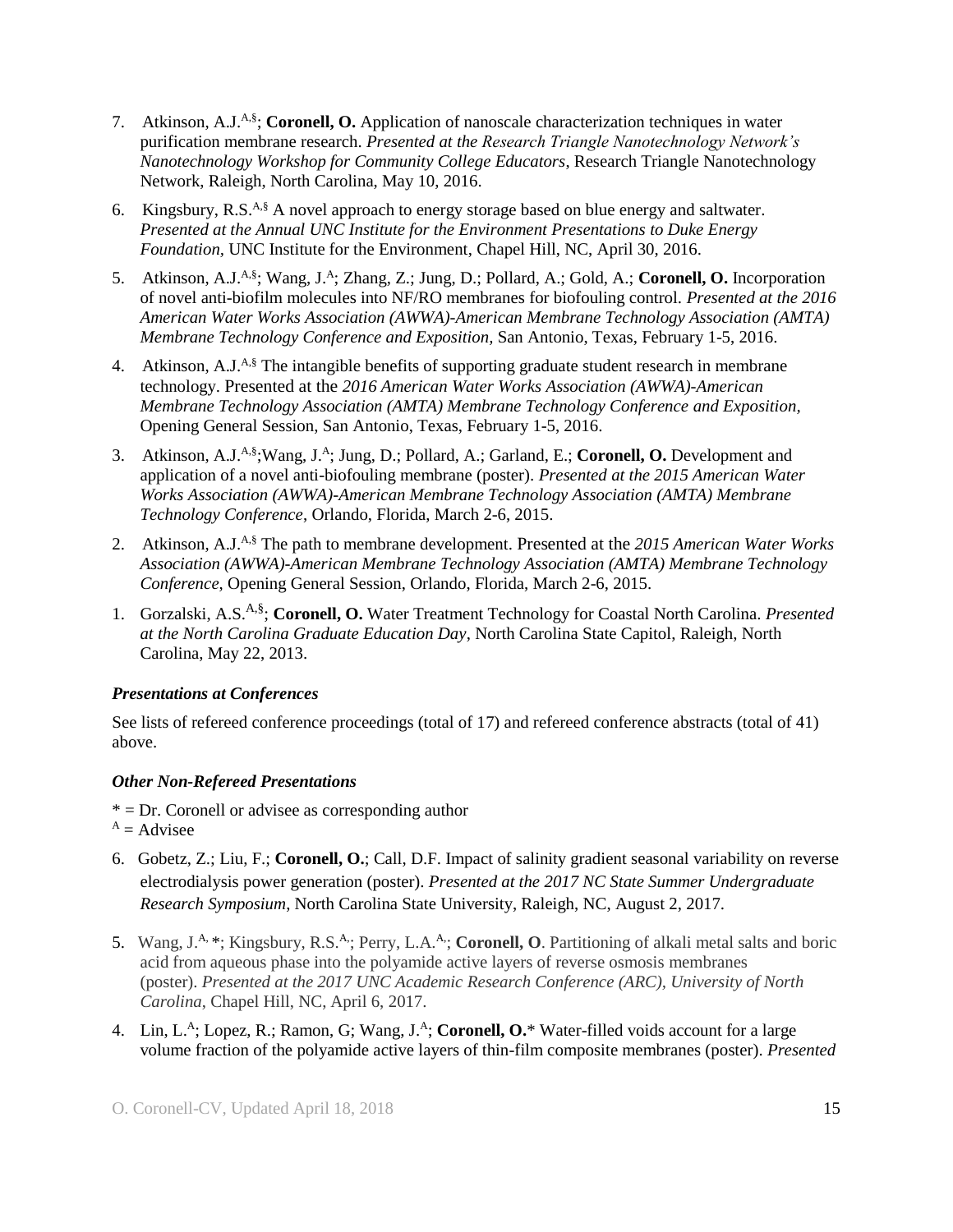*at Research Triangle Nanotechnology Network (RTNN) Research Showcase*, Chapel Hill Analytical and Nanofabrication Laboratory (CHANL), Chapel Hill, NC, November 16, 2016.

- 3. Kingsbury, R.S.\*; Chu, K.; **Coronell, O.** Energy storage by reversible electrodialysis: the concentration battery (poster). *Presented at the 2015 Triangle Student Research Competition,* Research Triangle Park, NC, September 22, 2015.
- 2. Jutaporn, P.A,\*; Singer, P. C.; Arias, M.; **Coronell, O.** Minimization of Membrane Fouling by a Magnetic Ion Exchange (MIEX) Resin (poster). *Presented at the 2014 Annual Spotlight on Student Research Poster Event, UNC Gillings School of Global Public Health, University of North Carolina*, Chapel Hill, NC, April 21, 2014.
- 1. Gorzalski, A.S.<sup>A,\*</sup>; Coronell, O. Identification of membrane foulants for NF and RO membranes treating groundwaters from the Castle Hayne and Peedee aquifers in North Carolina (poster). *Presented at the 5 th Annual Spotlight on Student Research Poster Event, UNC Gillings School of Global Public Health, University of North Carolina*, Chapel Hill, NC, April 3, 2012.

## **TEACHING ACTIVITIES**

#### *UNC Courses*

#### *Teaching at UNC*

**Physical / Chemical Processes for Water Treatment (ENVR 756, Spring 2011-Present, sole instructor):** This is an introductory course on physical and chemical processes used for the purification of water. The physical and/or chemical principles at work behind the processes covered are also discussed, e.g., adsorption phenomena occurring during water treatment with granular activated carbon. The course covers conventional processes such as alum coagulation and media filtration as well as advanced processes such as ion exchange and membrane filtration. Basic design principles are covered. The course is directed at upper-level undergraduates and beginning graduate students.

**Science and Technology of Membranes for Water Purification (ENVR 890-022, Fall 2012, 2014- Present, sole instructor):** This is an advanced course on membrane processes for water purification. The course is divided in three distinct sections: (i) microfiltration and ultrafiltration; (ii) nanofiltration, reverse osmosis, and forward osmosis; and (iii) electrodialysis and electro-deionization. For each of the sections, the course covers: (1) the transport phenomena controlling water and solute permeation; (2) fouling phenomena; (3) characterization of membrane materials; (4) characterization of membrane performance; and to a lesser degree (5) chemistry of membrane materials. Design principles of membrane processes are also covered. The course is directed at graduate students.

**Chemical Equilibria in Natural Waters (ENVR 419, Spring 2014-2016 as co-instructor, Fall 2017- Present as sole instructor):** The overall goal of this course is to provide students with an understanding of the fundamentals of aqueous chemistry as they apply to both natural and engineered systems. The

major topics covered in this course are: (1) chemical thermodynamic principles, (2) basics of reaction kinetics, (3) acid-base equilibria, (4) complexation and speciation of metals, (5) dissolution of gases and solids, and (6) redox chemistry. While the focus of the course is on inorganic species, basic concepts of organic matter in water are covered. The course is directed at upper-level undergraduates and beginning graduate students. There are no formal prerequisites, however, some background in undergraduate-level inorganic chemistry is assumed. Students without such a background should contact the instructors prior to registration.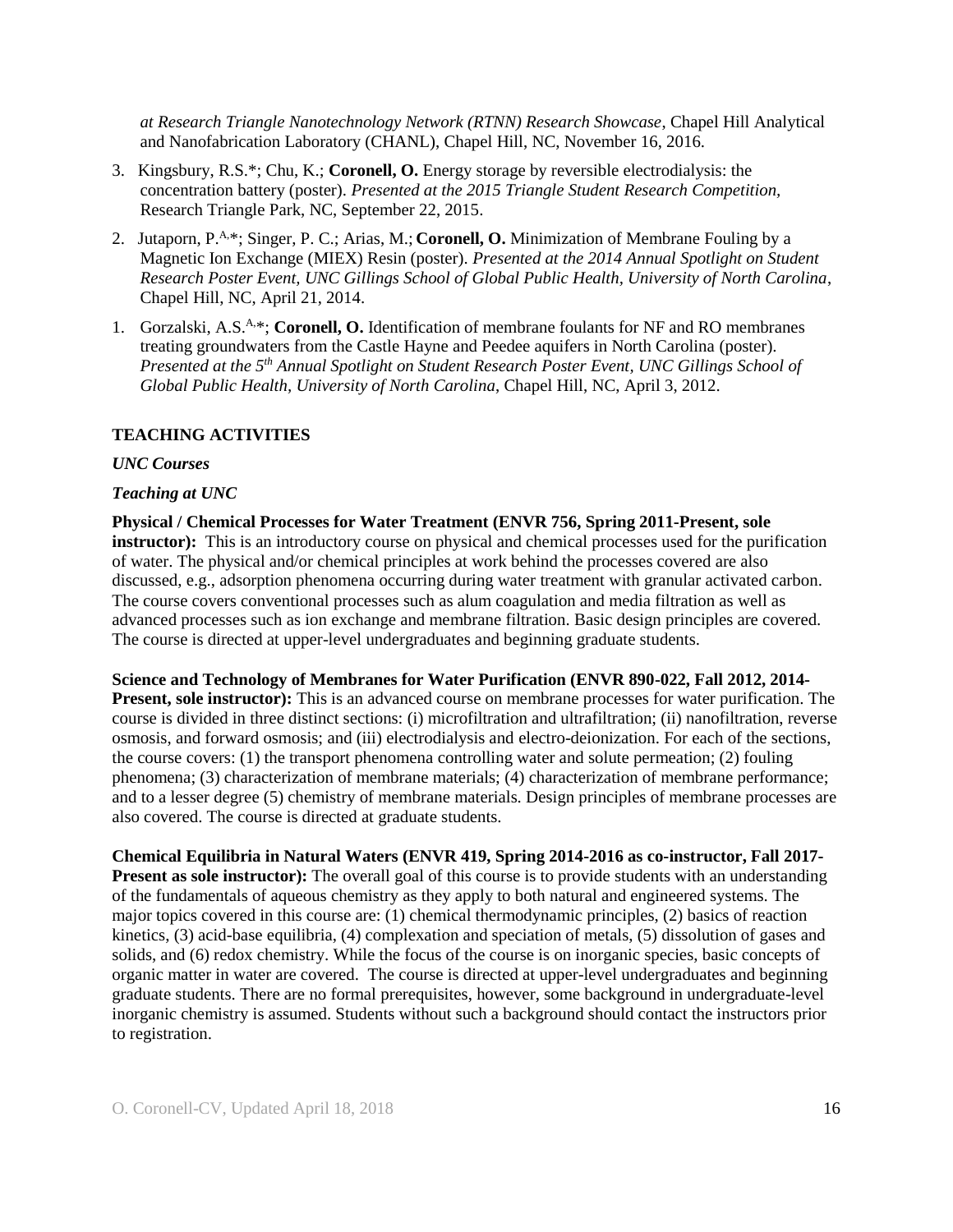**Environmental Chemistry (ENVR 403, Spring 2012-Present, guest lecturer for 2-3 lectures per semester):** In this course students study the chemistry of the air, water, and soil, and how anthropogenic activities affect this chemistry on planet Earth. Specifically, the class examines the sources, reactions, transport, effects, and fates of chemical species in air, water, and soil environments, and the effects of technology thereon. Dr. Coronell guest lectures cover basic chemistry concepts of water pollution and treatment processes for water purification. Dr. Jason Surrat [\(surratt@unc.edu\)](mailto:surratt@unc.edu) serves as the lead instructor of the course.

# *Additional Teaching Prior to UNC*

Principal Instructor

- Water Treatment Processes (Graduate level, ~20 students), Universidad del Norte, Barranquilla, Colombia, Summer 2008.
- Topographic Surveying (Undergraduate level, ~25 students), Universidad del Norte, Barranquilla, Colombia, Spring 2002.
- Construction Materials (Undergraduate level, ~25 students), Universidad del Norte, Barranquilla, Colombia, Spring 2002.

Teaching Assistant for undergraduate courses

- Environmental Engineering Laboratory, University of Illinois at Urbana-Champaign, Spring 2008.
- Classical Mechanics (~30 students), Universidad del Norte, Colombia, Fall 1998.
- Topographic Surveying (~30 students), Universidad del Norte, Colombia, Spring 1998.

Mentor to undergraduate students

Mentor to four undergraduate students, University of Illinois at Urbana-Champaign, 2005-2009.

#### *Outreach*

• Outreach educational program on water and clean energy, 2013-Present.

The objective of the program is to educate middle and high school students and teachers on the challenges of water scarcity, desalination and reuse, and green energy, and how science, engineering and technology address these challenges. Recent and current partners in our outreach activities include:

- o Chapel Hill High School (CHHS)
- o North Carolina School of Science and Math (NCSSM)
- o McDougle Middle School
- o The Scientific Research and Education Network (SciREN)

For more details, please se[e http://coronell.web.unc.edu/outreach.](http://coronell.web.unc.edu/outreach)

- Guest Lecturer for *WaterCLEAR* program for high school teachers, Center of Advanced Materials for the Purification of Water with Systems (*WaterCAMPWS*), University of Illinois, Urbana-Champaign, IL, 2007-2008.
- Guest Speaker for Universidad del Norte, visited several high schools in Barranquilla, Colombia to discuss career paths with senior high school students, Spring 2000.

#### **ADVISING ACTIVITIES**

#### *Research Advisor for Post-doctoral Research Associates (3 total, 1 current)*

- 1. Dr. Fei Liu (2018-Present) *"Optimization of osmotic ballasts for salinity gradient applications"*
- 2. Dr. Shan Zhu (2015-2017) *"Resistance to ionic current in ion exchange membranes"*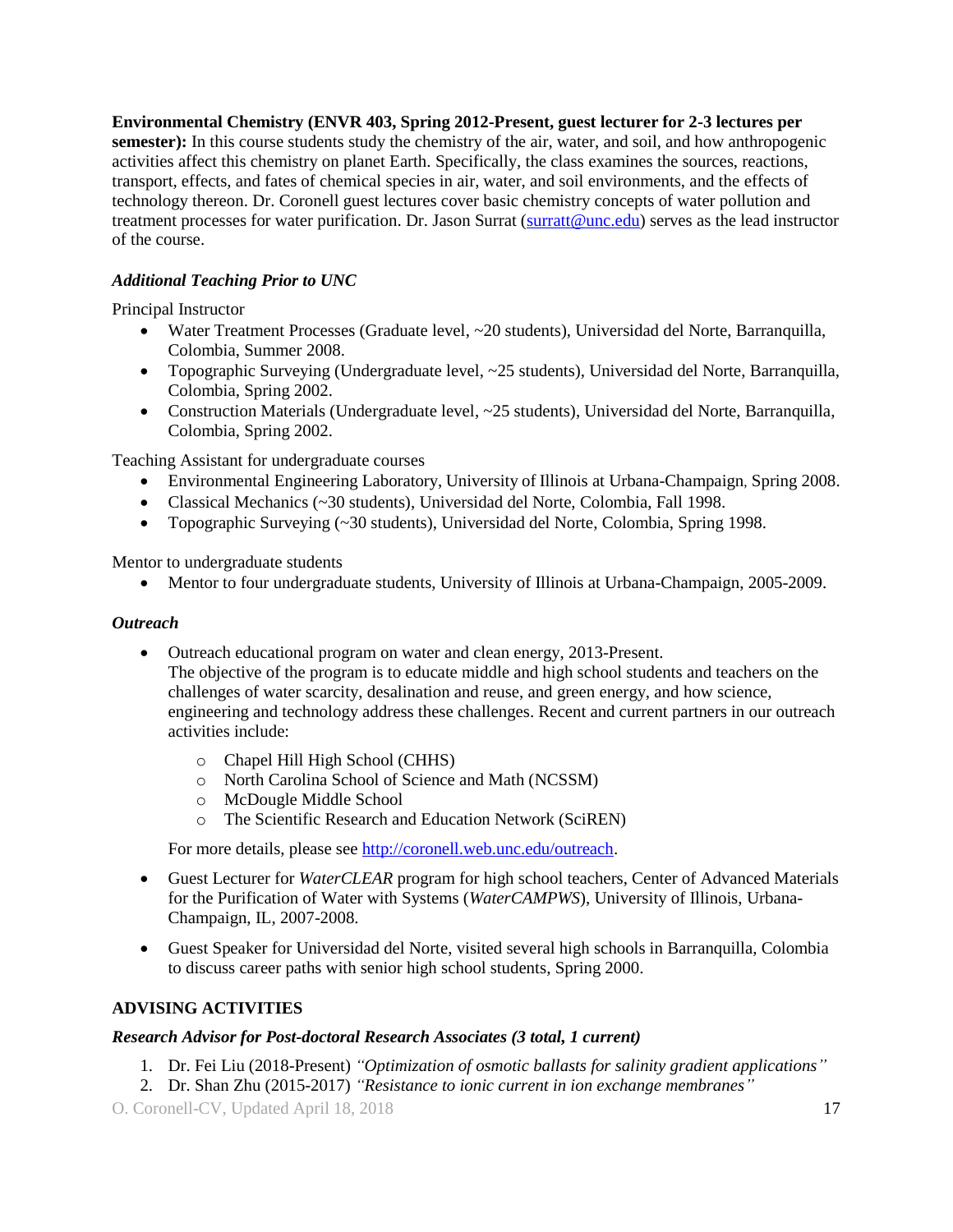3. Dr. Seokjong Byun (2010) *"Monitoring of chloride in turbine steam condensate in fossil power plants using reverse osmosis systems"*

# *Primary/Research Advisor for Graduate Students (16 total, 6 current)*

- o *Doctoral students (10 total, 6 current)*
	- 1. Riley Vickers (Environmental Sciences and Engineering, current) "*Ion exchange membranes for reverse electrodialysis*"
	- 2. Alex S. Gorzalski (Environmental Sciences and Engineering, current) *"Novel approaches in the monitoring and operation of conventional drinking water treatment plants"*
	- 3. Ryan S. Kingsbury (Environmental Sciences and Engineering, current) *"Energy generation and storage using salinity gradients"*
	- 4. Mikayla Armstrong (Environmental Sciences and Engineering, current) *"Membranes for water purification and energy generation"*
	- 5. Kasia Grzebyk (Environmental Sciences and Engineering, current, co-advised with Dr. Howard Weinberg) *"Development of thin-film nanocomposite reverse osmosis and nanofiltration membranes optimized for water reuse applications"*
	- 6. Jingbo Wang (Environmental Sciences and Engineering, current) *"Quantification of solute partitioning in thin-film composite membranes and relationship to membrane performance"*
	- 7. Ariel J. Atkinson (Environmental Sciences and Engineering, 2017) "*Development and performance evaluation of an innovative antibiofouling reverse osmosis membrane for water purification applications*"
	- 8. Lamar A. Perry (Applied Physical Sciences, 2017) *"Understanding the property-performance relationships of membrane active layers containing porous nanoparticles"*
	- 9. Panitan Jutaporn (Environmental Sciences and Engineering, 2016) *"Relationship between organic fouling of polyvinylidene fluoride (PVDF) ultrafiltration (UF) membranes and the fluorescence signature of dissolved organic matter in raw and pretreated feed waters"*
	- 10. Lin Lin (Environmental Sciences and Engineering, 2015) *"Characterization of the water transport properties of the active layers of polyamide reverse osmosis and nanofiltration membranes"*
- o *Master's students (6 total, 0 current)*
	- 1. John Gilles (MSPH, Environmental Sciences and Engineering, 2015, co-advised with Dr. Mark Sobsey) *"Investigating brass granular media for point-of-use water treatment: Microbial inactivation, and copper and lead removal"*
	- 2. Sabrina Sultana (MS, Applied Physical Sciences, 2015) *"Study of graphene oxide as an alternative cation exchange membrane"*
	- 3. Alexander S. Gorzalski (MSEE, Environmental Sciences and Engineering, 2013) *"Cleaning strategies for membranes fouled by ground waters from North Carolina aquifers"*
	- 4. Joshua A. Powell (MSEE, Environmental Sciences and Engineering, 2013) *"Kinetics and mechanisms of degradation of polyamide membranes by free chlorine"*
	- 5. Eliot S. Meyer (MSEE, Environmental Sciences and Engineering, 2012) *"Degradation behavior of nanofiltration and reverse osmosis membrane supports due to ion beam irradiation during Rutherford Backscattering Spectrometry analysis"*
	- 6. Brad N. Bennett (MSEE, Environmental Sciences and Engineering, 2012) *"Removal of nitrate from aqueous solution using zero-valent metals"*

# *Research Advisor for Visiting PhD Students (2 total, 0 current)*

1. Arianna Catennacci (Visiting PhD, Polytecnico de Milano, Italy, 2013) *"Effect of various ligands on the removal of dissolved metals by granular brass media"*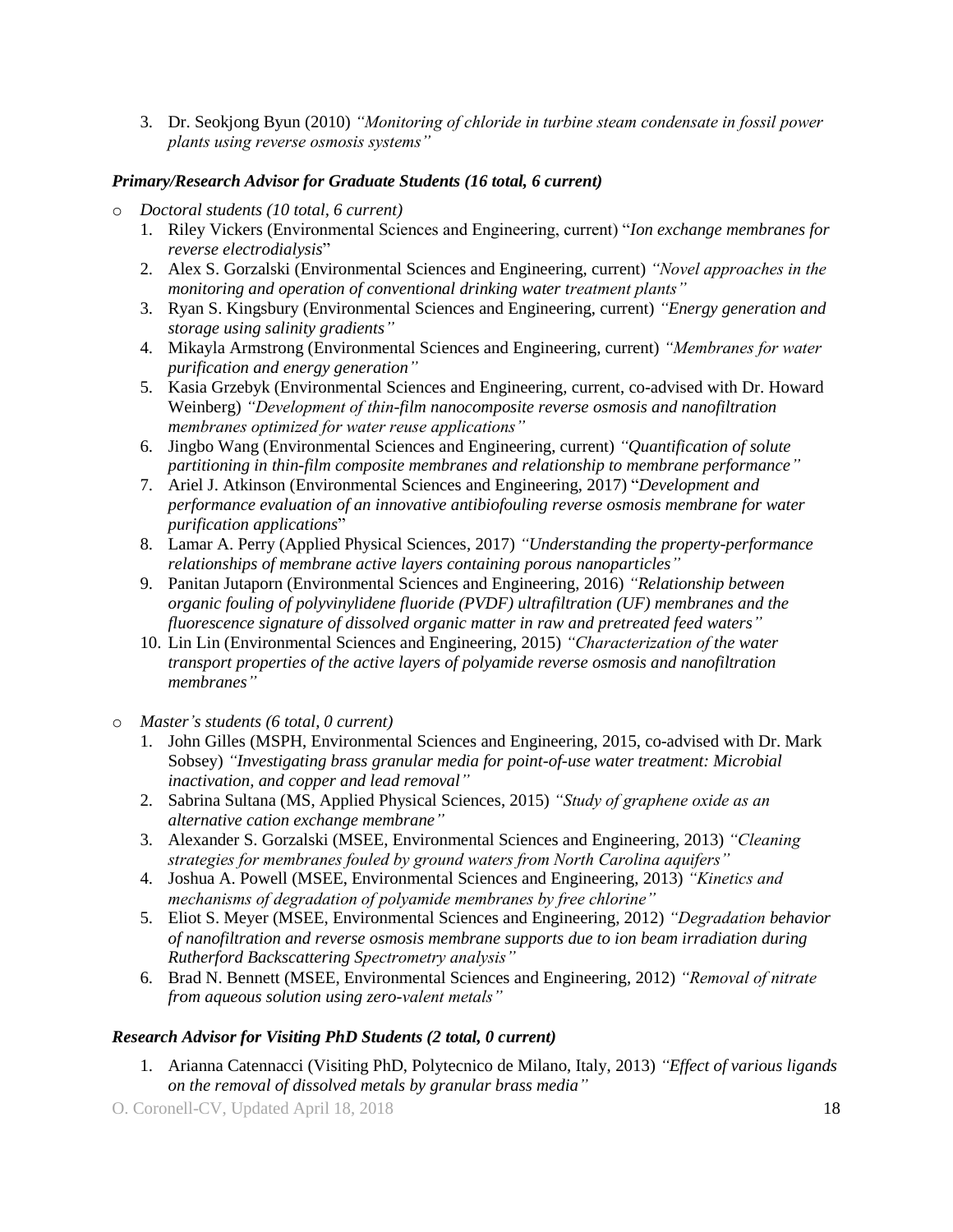2. Chuan Wang (Visiting PhD, Sun Yat-Sen University, China, 2011) *"Removal of copper and lead by granular brass media"*

## *Research Advisor for Undergraduate Students (12 total, 1 current)*

- 1. Nicholas Hall (BS, Biomedical Engineering, 2017-current) *"Fabrication and testing of nanocomposite membranes for water reuse applications"*
- 2. Will K. Blanks (BS, Biostatistics, BA, Chemistry, 2016-2017) *"Nanocomposite membranes for water reuse applications"*
- 3. Sophie Flotron (BS, Biology, BA, History, 2016-2017) *"Salinity gradient energy"*
- 4. John T. Eskew (BS, Curriculum for the Environment and Ecology, 2015-2016) *"Fabrication and characterization of antibiofouling reverse osmosis membranes"*
- 5. Jamie A. Michael (BS, Biology, BA Chemistry, 2015-2016) *"Nanocomposite membranes for water reuse applications"*
- 6. Kaity Emerson (BS with Honors, Biomedical Engineering, 2013-2016) *"Membranes for electrodeionization"*
- 7. Ted Lee (BA Chemistry, 2014-2015) "*Thin-film nanocomposite membranes for water reuse applications"*
- 8. Ellen Quinlan (BSPH, Environmental Sciences, 2012-2013) *"Fouling of nanofiltration membranes by groundwaters"*
- 9. David Holcomb (BSPH with Highest Honors, Environmental Sciences, 2011-2012) *"Honors Thesis: The Reduction of Nitrate by Iron, Zinc, Copper, and Brass Media"*
- 10. Chengcheng Feng (BS, Biomedical Engineering, 2011-2012) *"Characterization of active layers of thin-film composite membranes by spectroscopic methods"*
- 11. Teresa Long (BSPH, Environmental Sciences, 2011) *"Forward osmosis membrane filtration for water desalination and reuse"*
- 12. Peter J. Attayek (BS, Biomedical Engineering, 2010-2011) *"Development of a remotelycontrolled, semi-automatic target system for the study of organic membranes using high-energy ion beam analyses"*

#### *Professional Interns Advised (1 total, 0 current)*

1. Sabrina Sultana (2015) *"Graphene oxide membranes"*

# *Committee Member for Graduate Students Outside the Coronell Research Group (20 total, 5 current)*

- o *Doctoral Students (8 total, 5 current)*
	- 1. Kelsey Bruning (Environmental Sciences and Engineering, current; Primary advisor: Dr. Cass T. Miller) "*Analysis of multiple-fluid-phase flow through porous media by microfluidic experimentation and lattice Boltzmann modeling*"
	- 2. Christopher A. Bowers (Environmental Sciences and Engineering, current; Primary advisor: Dr. Cass T. Miller) "*Elucidating Transport Processes Present in the Hydraulic Fracturing Water Cycle*"
	- 3. Alma Beciragic (Environmental Sciences and Engineering, current; Primary advisor: Dr. Howard S. Weinberg) *"Identification and quantification of byproducts resulting from RO and NF membrane interactions with disinfectants"*
	- 4. Kirsten Studer (Environmental Sciences and Engineering, current; Primary advisor: Dr. Howard S. Weinberg) *"Correlating Cytotoxicity to Disinfection Byproduct Formation in Chloraminated and Chlorinated Waters"*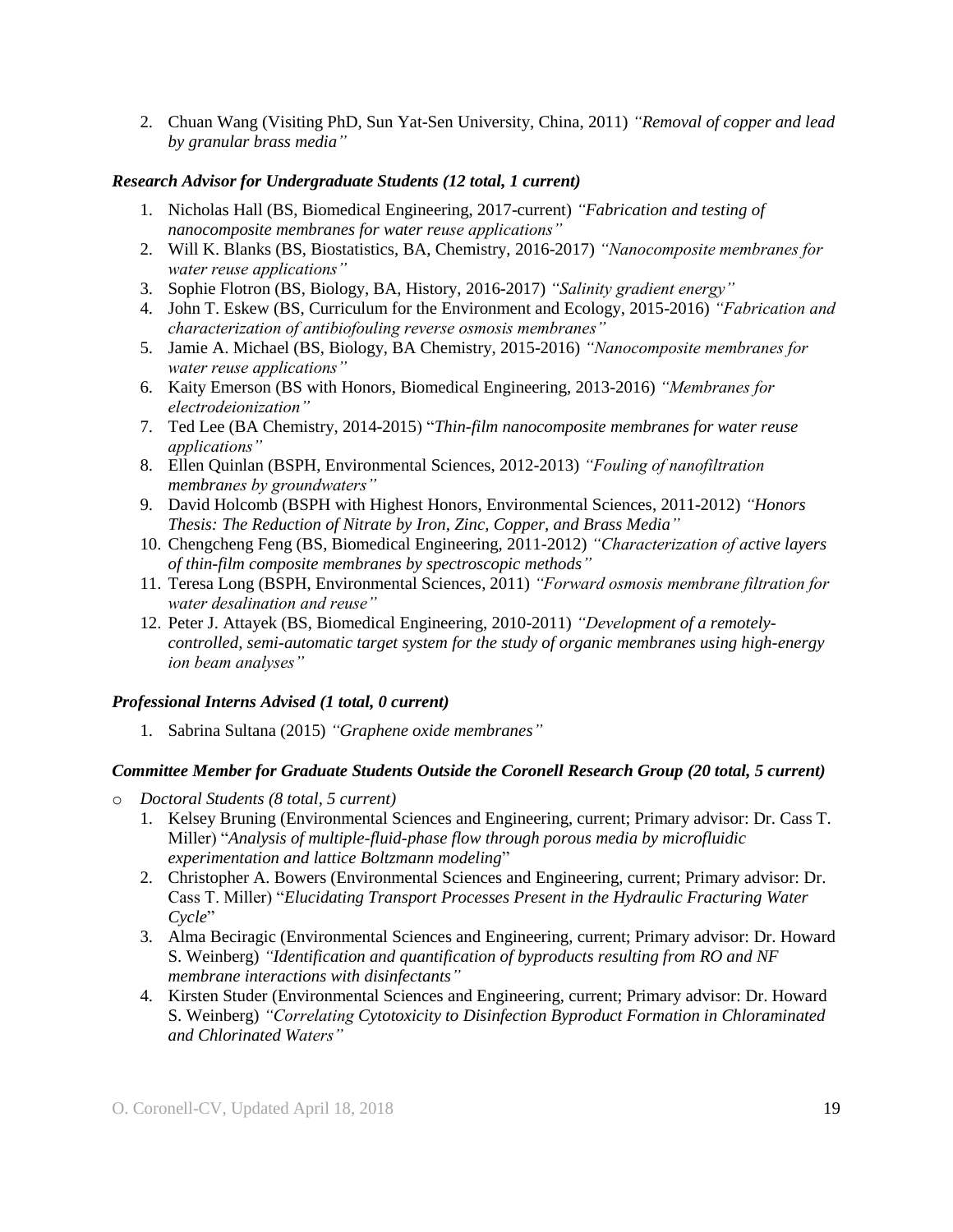- 5. Katie Friedman (Environmental Sciences and Engineering, current; Primary advisor: Dr. Mark D. Sobsey) *"Metal-Impregnated Ceramic Filters for Virus Inactivation in Point-of-Use Water Treatment"*
- 6. Anne Galyean (Environmental Sciences and Engineering, 2015; Primary advisor: Dr. Howard S. Weinberg) *"Characterizing Silver Engineered Nanoparticles in Natural Waters: Analytical Considerations for Instrumental and Environmental Factors Using Asymmetric Flow Field Flow Fractionation"*
- 7. Ampai Soros (Environmental Sciences and Engineering, 2015; Primary advisor: Dr. Mark D. Sobsey) *"Chitosan Coagulation for Household Water Treatment in Developing Countries"*
- 8. Alice Wang (Environmental Sciences and Engineering, 2015; Primary advisor: Dr. Mark D. Sobsey) *"Performance Evaluation of the Compartment Bag Test for E. coli in Drinking Water"*
- o *Master's Students (13 total, 0 current)*
	- 1. Elisabeth Rehak (MSEE, Environmental Sciences and Engineering, 2018; Primary advisor: Dr. Michael D. Aitken) *"Construction and Testing of Dead-End, Oxygen Permeable Membrane Tubes to Treat Swine Waste through Passive Aeration"*
	- 2. Jing Deng (MSEE, Environmental Sciences and Engineering, 2015; Primary advisor: Dr. Michael D. Aitken) "*Analysis of a Passive Aeration Concept to Treat Swine Waste with Dead-End, Oxygen-Permeable Membrane Tubes*"
	- 3. Billy Gerhard (MS, Environmental Sciences and Engineering, 2015; Primary advisor: Dr. Jill R. Stewart) *"Assessing Microbial Drinking Water Quality and Human-Specific Contaminants on San Cristobal Island, Galapagos"*
	- 4. Michael Weiss (MSEE, Environmental Sciences and Engineering, 2015; Primary advisor: Dr. Howard S. Weinberg) *"Minimizing Disinfection By-product Formation by Evaluating Drinking Water Treatment Options"*
	- 5. Caroline E. Tapscott (MS, Environmental Sciences and Engineering, 2015; Primary advisor: Dr. Cass T. Miller) "*An evaluation of flow and transport properties for hydraulic fracturing fluids in porous medium systems*"
	- 6. Tucker Witsil (MSPH, Environmental Sciences and Engineering, 2014; Primary advisor: Dr. Mark D. Sobsey) *"Disinfection of Stored Water by Antimicrobial Granular Metallic Particles"*
	- 7. Johnny Kim (MS, Environmental Sciences and Engineering, 2013; Primary advisor: Dr. Mark D. Sobsey) *"Evaluation of Bromine for Disinfection of Drinking Water"*
	- 8. Abhinav Komandur (MSPH, Environmental Sciences and Engineering, 2013; Primary advisor: Dr. Mark D. Sobsey) *"Copper and Zinc Nanoparticles as Microbial Disinfectants in Water"*
	- 9. Andrew Armstrong (MSEE, Environmental Sciences and Engineering, 2011; Primary advisor: Dr. Mark D. Sobsey) *"Characterization of Ionic Copper for Disinfection of Stored Drinking Water"*
	- 10. Rory Polera (MSEE, Environmental Sciences and Engineering, 2010; Primary advisor: Dr. Rose Cory) *"Fluorescent Fingerprinting Dissolved Organic Matter as a Water Quality Monitoring Tool in Potable and Reclaimed Water Systems"*
	- 11. Sarah Lothman (MSEE, Environmental Sciences and Engineering, 2010; Primary advisor: Dr. Michael D. Aitken) *"Comparison of Oxygen Transfer between an Integrated Fixed-Film Activated Sludge (IFAS) Process and a Conventional Activated Sludge Process (ASP)"*
	- 12. Mitchell Dyrdahl (MSEE, Environmental Sciences and Engineering, 2010; Primary advisor: Philip C. Singer) *"DOC and DON Removal at Full-Scale MIEX Installations and their Relationship to Influent Organic Matter Characteristics"*
	- 13. Ryan S. Kingsbury (MSEE, Environmental Sciences and Engineering, 2010; Primary advisor: Philip C. Singer) *"Evaluation of Magnetic Ion Exchange (MIEX) Pre-treatment on Ozonation Performance and Disinfection By Product Formation"*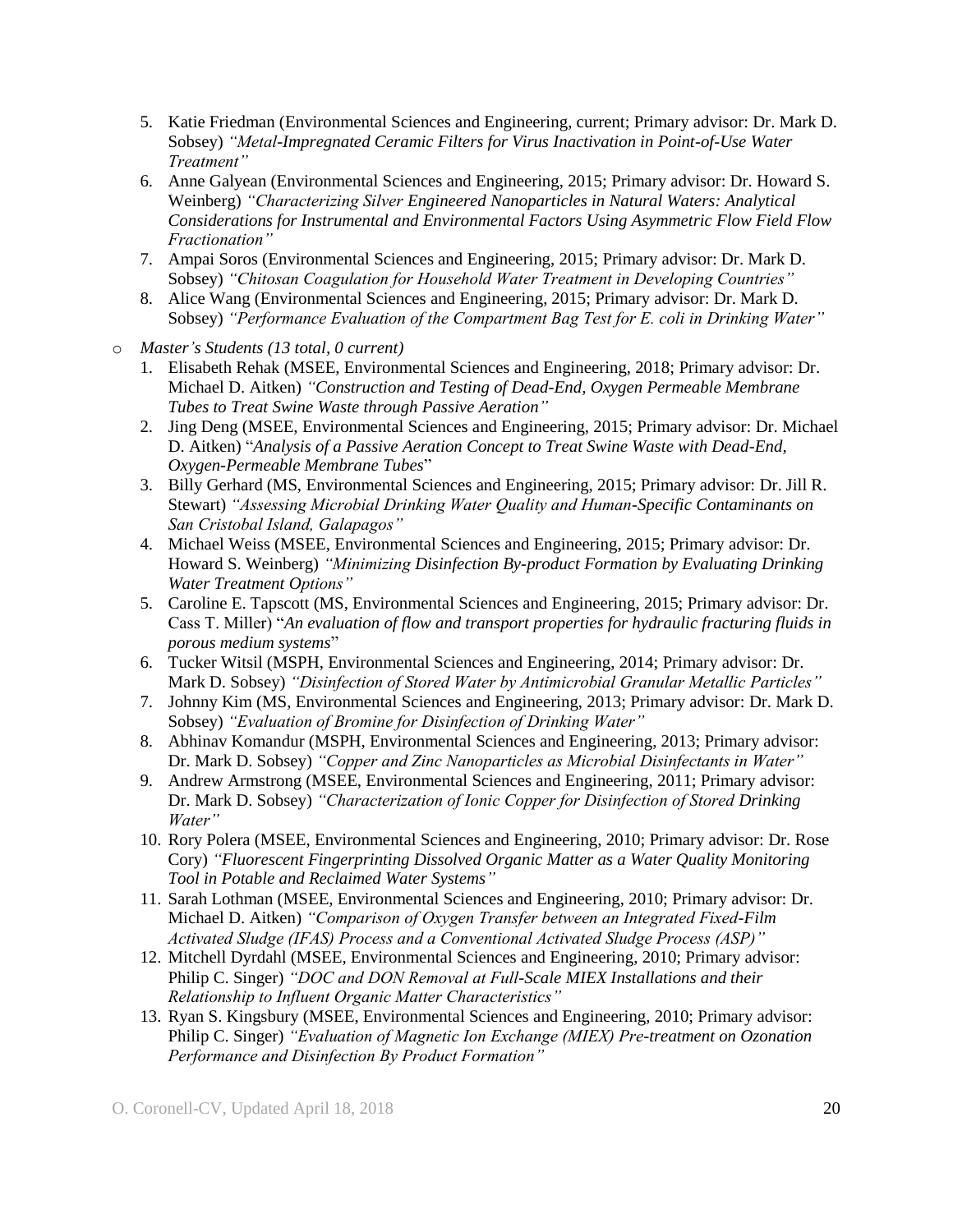#### **CONTRACTS AND GRANTS**

#### *Current Support*

**Project title:** Optimization of the concentration battery Funding Agency: UNC Collaboratory Role: Principal Investigator Amount: \$54,825 (direct) Project period: 05/01/2018 to 12/31/2019

**Project title:** Development of osmotic ballasts to enable saltwater-based energy storage Funding Agency: Gillings Innovations Labs, UNC Gillings School of Global Public Health Role: Principal Investigator (Dr. Wei You from UNC Chemistry as co-PI) Amount: \$146,200 (direct) Project period: 09/01/2017 to 08/31/2019

**Project title:** UNC-ROI Supplement: Salinity gradient energy – An inexhaustible clean energy resource for North Carolina

Funding agency: North Carolina General Assembly Role: One of two lead Principal Investigators (together with Dr. Douglas Call from NCSU) Project period: 07/01/2017 to 06/30/2018 Amount: \$20,000 (direct) total project budget, \$9,843 (direct) to UNC

**Project title:** UNC-ROI: Salinity gradient energy – An inexhaustible clean energy resource for North Carolina

Funding agency: University of North Carolina System Research Opportunities Initiative Program Role: One of two lead Principal Investigators (together with Dr. Douglas Call from NCSU) Project period: 07/01/2015 to 06/30/2018 Amount: \$997,636 (direct) total project budget, \$499,365 (direct) to UNC

**Project title:** GOALI: Application of an innovative anti-biofilm technology for overcoming biofouling on water purification membranes

Funding agency: National Science Foundation (NSF)-Chemical and Biological Separations and GOALI Programs Role: Principal Investigator (Dr. Eva Garland from Agile Sciences, Inc. as co-PI) Project period: 05/15/2013 to 04/30/2018 Amount: \$325,975 (total, all funds to PI Coronell)

#### *Completed Support*

**Project title:** REU Supplement: Tailoring thin-film nanocomposite membranes for water reuse applications

Funding agency: National Science Foundation (NSF)-Environmental Engineering Program Role: Principal Investigator (Dr. Howard Weinberg from UNC ESE as co-PI) Project period: 09/01/2013 to 08/31/2017 Amount: \$6,000 (total)

**Project title:** Tailoring thin-film nanocomposite membranes for water reuse applications Funding agency: National Science Foundation (NSF)-Environmental Engineering Program Role: Principal Investigator (Dr. Howard Weinberg from UNC ESE as co-PI)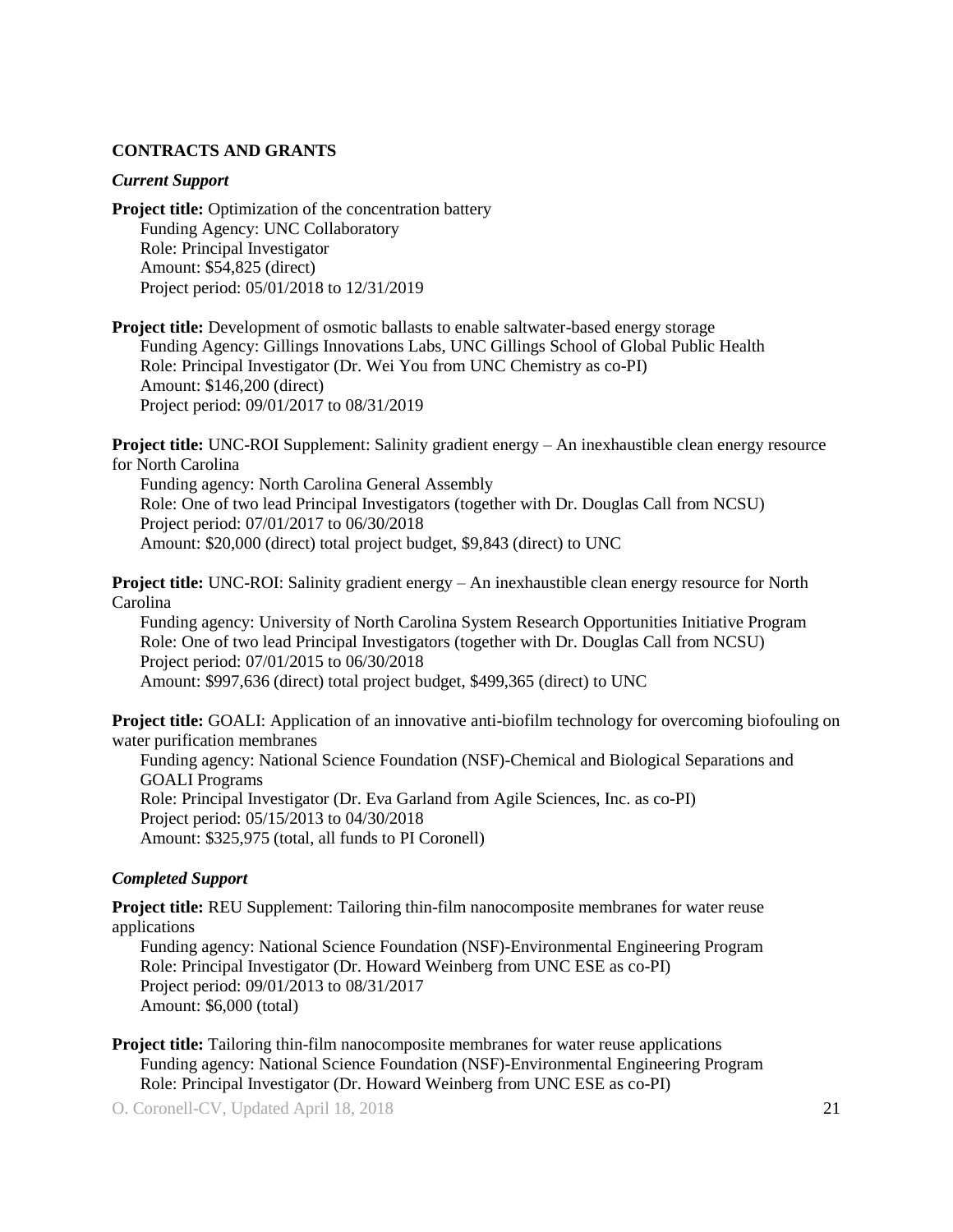Project period: 09/01/2013 to 08/31/2017 Amount: \$336,302 (total)

**Project title:** UNC-ROI Supplement: Salinity gradient energy – An inexhaustible clean energy resource for North Carolina

Funding agency: North Carolina General Assembly Role: One of two lead Principal Investigators (together with Dr. Douglas Call from NCSU) Project period: 07/01/2015 to 06/30/2016 Amount: \$40,000 (direct) total project budget, \$20,000 (direct) to UNC

**Project title:** Evaluation of new MIEX resin and removal of dissolved organic nitrogen (DON) by MIEX Funding agency: Orica Watercare Role: Principal Investigator Project period: 06/01/2013 to 12/31/2014 Amount: \$37,500 (direct)

**Project title:** Towards the development of chlorine-resistant membranes for water desalination and reuse Funding agency: UNC University Research Council (URC) Small Grant Program Role: Principal Investigator Project period: 05/01/2012 to 04/30/2014 Amount: \$1,500 (direct)

**Project title:** Identification of membrane foulants and optimum cleaning strategies for nanofiltration and reverse osmosis membranes treating groundwaters from the Castle Hayne and Peedee Aquifers Funding agency: The North Carolina Water Resources Research Institute (WRRI) and the United States Geological Survey (USGS) Role: Principal Investigator Project period: 06/15/2011 to 02/28/2013 Amount: \$50,000 (direct)

**Project title:** Enhanced chloride/sulfate monitoring for steam samples Funding agency: Electric Power Research Institute (EPRI) Role: Principal Investigator Project period: 01/01/2011 to 12/31/2011 Amount: \$110,371 (total)

**Project title:** Development of a bench-scale procedure for the characterization of physico-chemical properties of the active layers of reverse osmosis (RO) and nanofiltration (NF) membranes Funding agency: UNC IBM Junior Faculty Development Award Role: Principal Investigator

Project period: 01/01/2011 to 12/31/2011 Amount: \$7,500 (direct)

#### **PROFESSIONAL SERVICE**

#### *Membership in Editorial Boards*

International Editorial Board of *npj Clean Water*, a Nature partner journal (2016-Present)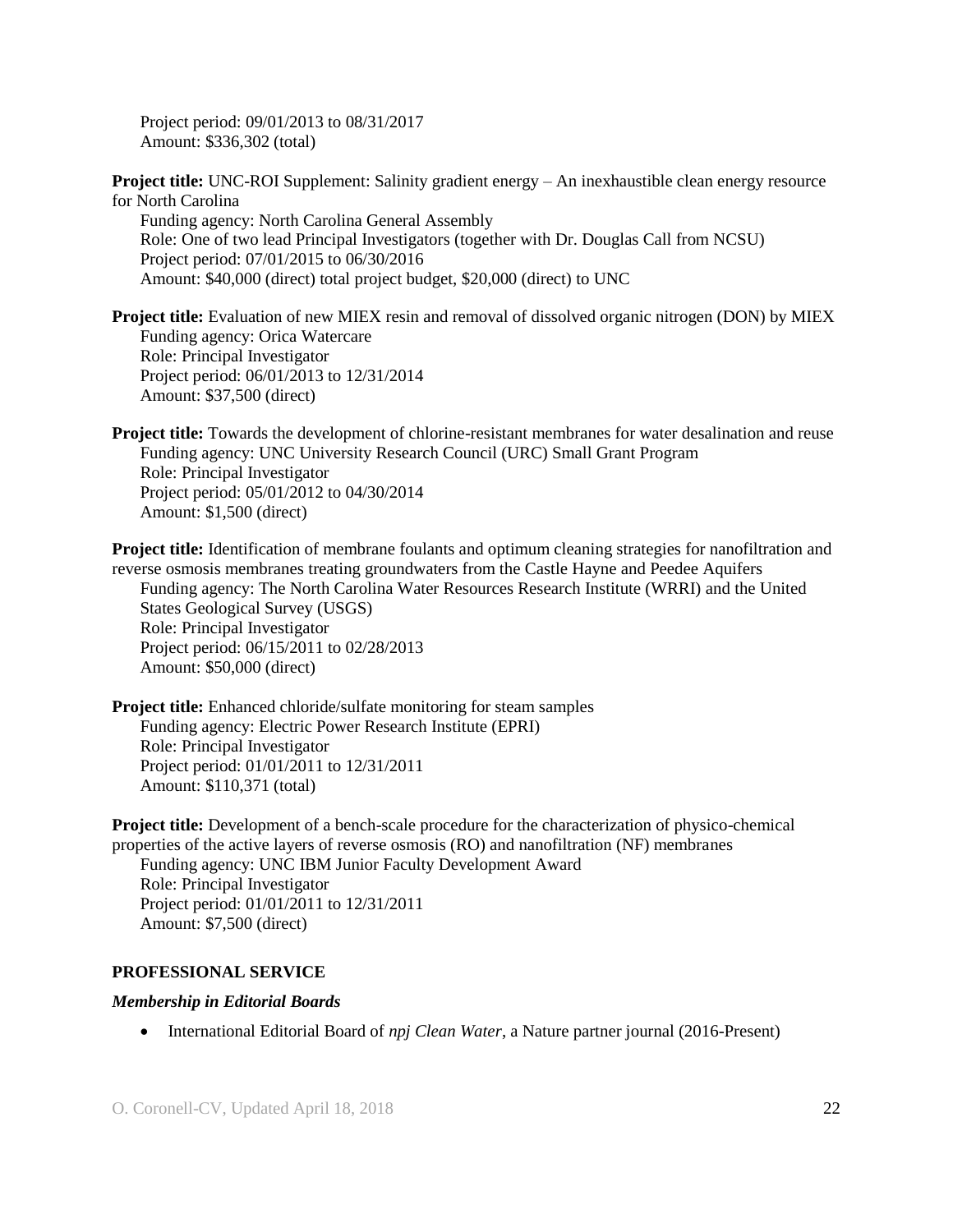# *International Level Service (other than peer reviewing)*

- Fusion Management (Latin America): consultation regarding sustainable water treatment technologies for economically challenged areas in developing countries. (October 2012)
- El Cuenco (non-governmental organization in El Salvador): multiple consultations for the project *"Study of the lead contamination problems in the drinking water supply of the community of "El Cuenco" in El Salvador"* (2010-2012)

# *National Level Service (other than peer reviewing)*

# *Ad hoc Technical Consultations*

- Rokk3r Labs, USA: on potential use of membrane technology for handheld water purification systems. (November 2015)
- North Carolina Resident: on methods to reduce iron and manganese in home well water system. (June 2015)
- Washington Aqueduct Division, US Army Corps of Engineers: on methods to measure chlorate in free chlorine solutions containing chlorate and chloride. (June 2014)
- Dow Chemical Company, Materials Science, Core R&D: consultation regarding procedures to isolate the active layer of thin-film composite membranes onto quartz crystal sensors. (November 2013)
- North Carolina Department of Agriculture: on a water quality problem in their laboratories. (May 2013)
- Dow Chemical Company, Analytical Sciences (a global company and one of the two main membrane manufacturers in the world): on procedures to measure reverse osmosis membrane properties with Rutherford backscattering spectrometry. (November 2012)
- Lawrence Berkeley National Laboratory (CA, USA): on how to stabilize the pH of specific alkaline solutions. (September 2012)
- Dow Chemical Company, Core R&D: on procedures to measure reverse osmosis membrane properties with quartz crystal microbalances. (July 2012)
- Food and Nutrition Information Center (FNIC), National Agricultural Library (NAL), US Department of Agriculture: on reverse osmosis membranes and water treatment. (May 2011)

# *Academic Service*

- Chaired the session "Membranes for Water Treatment and Desalination I" in the 2015 North American Membrane Society Annual Meeting. (2015)
- Moderated the sessions "Sanitation" and "Water Treatment" in the 2014 UNC Water and Health Conference: Where Science Meets Policy, Chapel Hill, NC. (2014)
- Chaired the sessions "Fouling and its control I" and "Fouling and its control II" in the 2014 North American Membrane Society Annual Meeting. (2014)
- Moderated the session "Hygiene and behavior change" in the 2013 UNC Water and Health Conference: Where Science Meets Policy, Chapel Hill, NC. (2013)
- Moderated the session "Ecosystem Protection and Drinking Water Safety" in the 2012 UNC Water and Health Conference: Science, Policy and Innovation, Chapel Hill, NC. (2012)

# *University Level Service*

- Member of the Search Committee for three Junior Faculty Members for the Department of Applied Physical Sciences (2017-present)
- Faculty advisor to the Daniel A. Okun student chapter of Engineers without Borders (EWB) at UNC-Chapel Hill (2011-2012)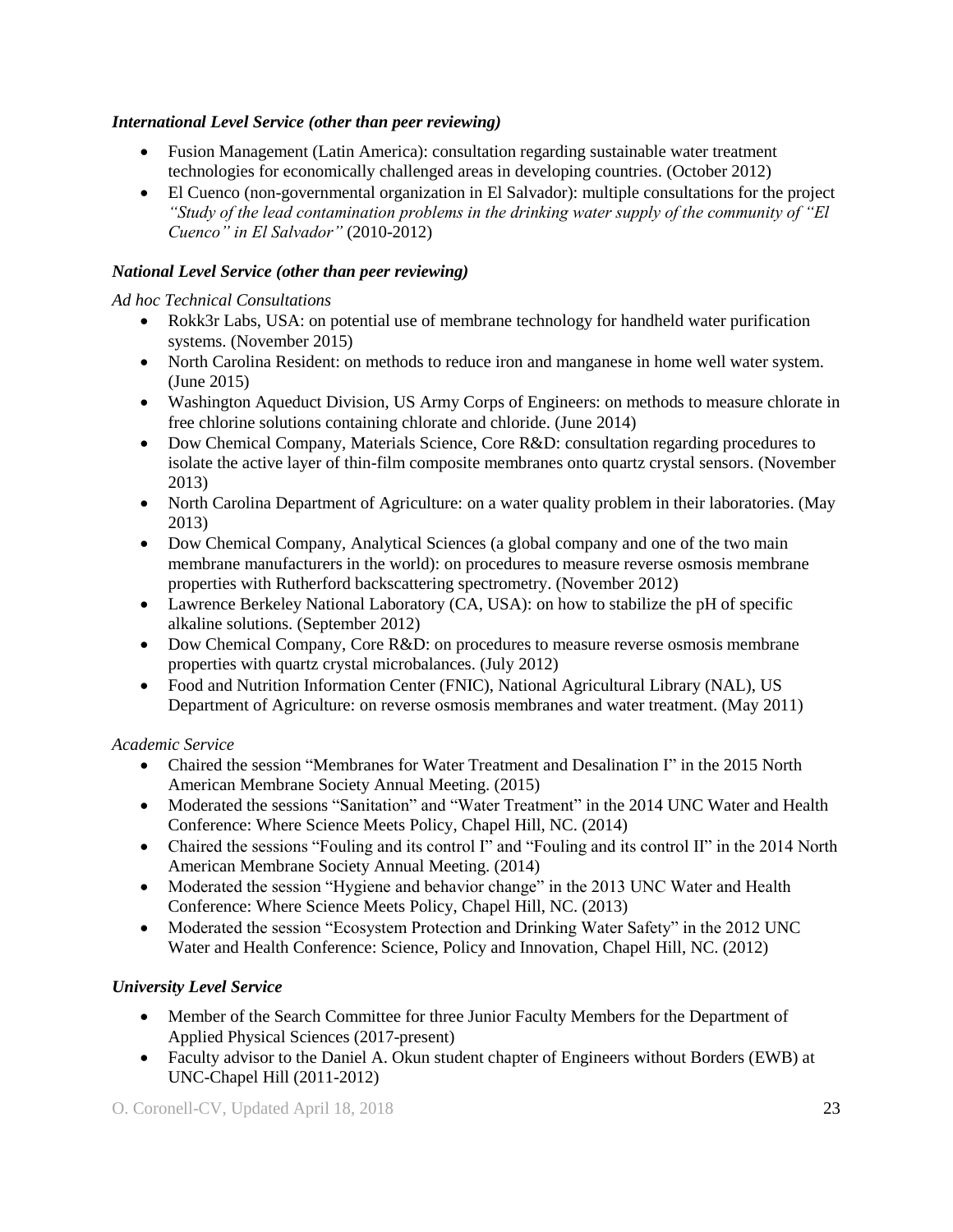- Collaborator to the Daniel A. Okun student chapter of Engineers without Borders (EWB) at UNC-Chapel Hill for the project *"Design of a solution to the water quantity and quality problems of the community of El Inga, Quito, Ecuador"* (2010)
- Ad hoc technical consultations
	- o Powering A Nation: on water treatment and water resources (2012)
	- o The Water Institute: on drinking water source in Lebanon as part of the report for the World Bank entitled *"Greater Beirut Water Supply Project: Independent Technical Review of Source Water Quality"* (April 2011)

## *Department Level Service* **(Department of Environmental Sciences and Engineering)**

- Member of the Search Committee for Director of the Water Institute (2018-present)
- Member of the Academic Programs Committee (2018-present)
- Member of the Space Committee (2011-present)
- Liaison for the AEESP Distinguished Lecturer visit to the Triangle Universities (UNC-Chapel Hill, Duke University, and North Carolina State University) (2012-Present)
- Member of the Committee for Design of Course on Environmental Processes, Exposure and Risk Assessment course (2017)
- Member of the Committee for Conceptual Design of Capstone Course for the Masters in Environmental Engineering (MSEE) Degree (2016-2017)
- Member of the Committee for Revision of Guidelines for (Re)appointments of Adjunct Faculty (2015-2016)
- Member of the Search Committee for Associate Director for Research for the Water Institute (2014-2015)
- Member of the Search Committee for Associate Director for Research for the Water Institute (2012-2013)
- Member of the Committee for Evaluation of the Feasibility of a Non-Research Masters of Science in Environmental Engineering Degree (2011-2012)
- Member of the Search Committee for a Research Assistant Professor in Molecular Microbial Ecology (2011-2012)

# *Peer Reviewer*

- National Science Foundation (NSF):
	- o Environmental Engineering Program
	- o Chemical and Biological Separations Program
	- o Historically Black Colleges and Universities Undergraduate Program
	- o Engineering Research Centers Program
	- o Experimental Program to Stimulate Competitive Research (EPSCoR)
- American Association for the Advancement of Science (AAAS)
- Swiss Federal Institute of Technology Zurich (ETH Zurich), Switzerland
- Water Resources Research Institute (WRRI) of North Carolina
- North American Membrane Society (NAMS)
- Wiley-VCH (Encyclopedia of Membrane Science and Technology)
- Journals: Science, Science Advances, Nature Nanotechnology, Journal of the American Chemical Society (JACS), ACS Applied Materials & Interfaces, Environmental Science and Technology (ES&T), Environmental Science and Technology Letters (ES&T Letters), Water Research, Journal of Membrane Science (JMS), Polymer, Desalination, Industrial & Engineering Chemistry Research (IECR), The Journal of the American Water Works Association (JAWWA),